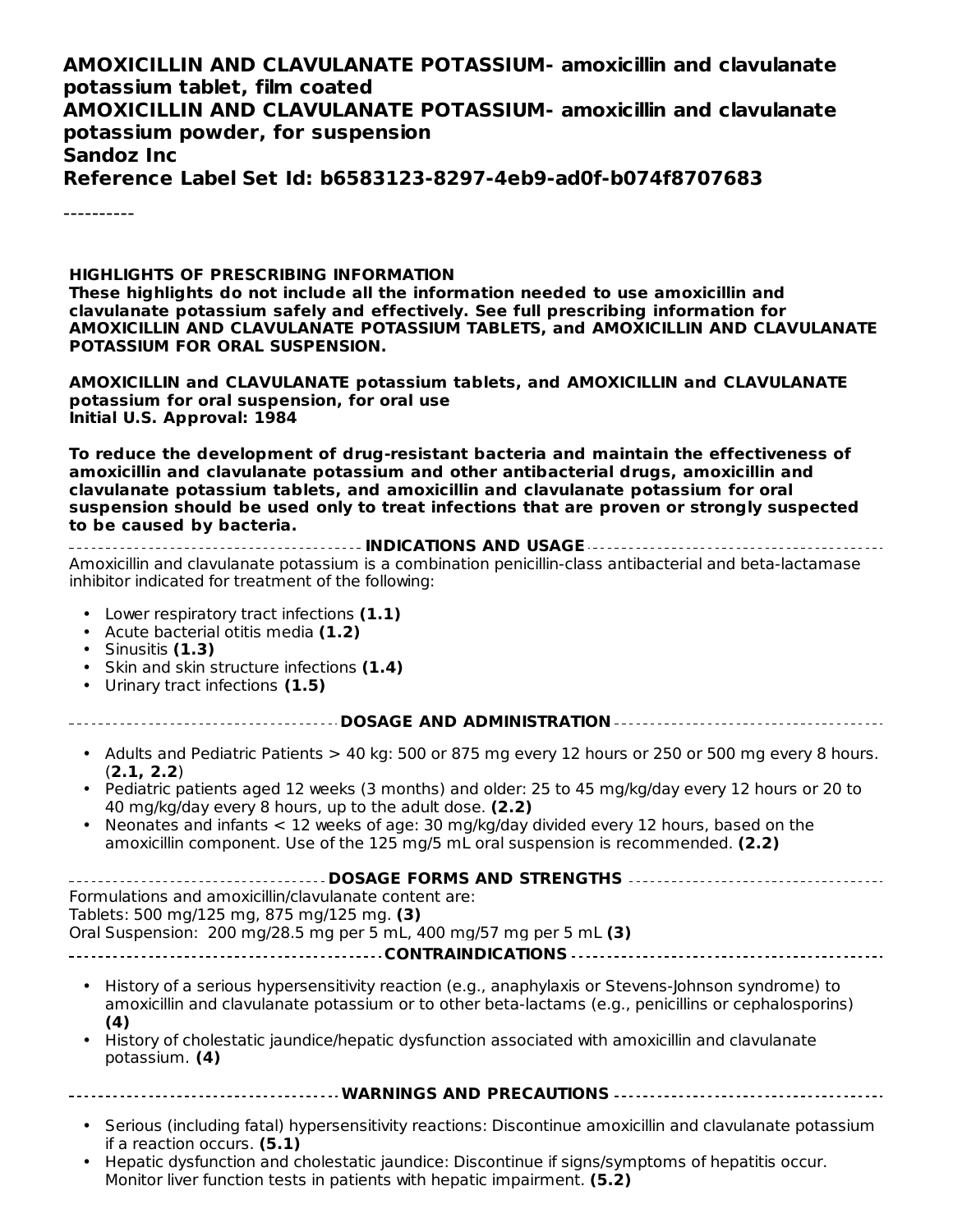- Monitor liver function tests in patients with hepatic impairment. **(5.2)** Clostridium difficile-associated diarrhea (CDAD): Evaluate patients if diarrhea occurs. **(5.3)**
- Patients with mononucleosis who receive amoxicillin and clavulanate potassium develop skin rash. Avoid amoxicillin and clavulanate potassium use in these patients. **(5.4)**
- Overgrowth: The possibility of superinfections with fungal or bacterial pathogens should be considered during therapy. **(5.5)**

| The most frequently reported adverse effects were diarrhea/loose stools (9%), nausea (3%), skin rashes<br>and urticaria (3%), vomiting (1%) and vaginitis (1%) $(6.1)$<br>To report SUSPECTED ADVERSE REACTIONS, contact Sandoz Inc., at 1-800-525-8747 or FDA<br>at 1-800-FDA-1088 or www.fda.gov/medwatch. |  |  |  |
|--------------------------------------------------------------------------------------------------------------------------------------------------------------------------------------------------------------------------------------------------------------------------------------------------------------|--|--|--|
| • Co-administration with probenecid is not recommended. (7.1)<br>• Concomitant use of amoxicillin and clavulanate potassium and oral anticoagulants may increase the<br>prolongation of prothrombin time. (7.2)                                                                                              |  |  |  |

- Coadministration with allopurinol increases the risk of rash. **(7.3)**
- Amoxicillin and clavulanate potassium may reduce efficacy of oral contraceptives. **(7.4)**

#### **USE IN SPECIFIC POPULATIONS**

- Pediatric Use: Modify dose in patients 12 weeks or younger. **(8.4)**
- Renal impairment; Dosage adjustment is recommended for severe renal impairment (GFR< 30mL/min). (**2.3**, **8.6**)

#### **See 17 for PATIENT COUNSELING INFORMATION.**

**Revised: 12/2020**

#### **FULL PRESCRIBING INFORMATION: CONTENTS\* 1 INDICATIONS AND USAGE**

- 1.1 Lower Respiratory Tract Infections
- 1.2 Acute Bacterial Otitis Media
- 1.3 Sinusitis
- 1.4 Skin and Skin Structure Infections
- 1.5 Urinary Tract Infections
- 1.6 Limitations of Use

#### **2 DOSAGE AND ADMINISTRATION**

- 2.1 Adults
- 2.2 Pediatric Patients
- 2.3 Patients with Renal Impairment
- 2.4 Directions for Mixing Oral Suspension

#### **3 DOSAGE FORMS AND STRENGTHS**

#### **4 CONTRAINDICATIONS**

- 4.1 Serious Hypersensitivity Reactions
- 4.2 Cholestatic Jaundice/Hepatic Dysfunction

#### **5 WARNINGS AND PRECAUTIONS**

- 5.1 Hypersensitivity Reactions
- 5.2 Hepatic Dysfunction
- 5.3 Clostridium difficile Associated Diarrhea (CDAD)
- 5.4 Skin Rash in Patients with Mononucleosis
- 5.5 Potential for Microbial Overgrowth
- 5.7 Development of Drug-Resistant Bacteria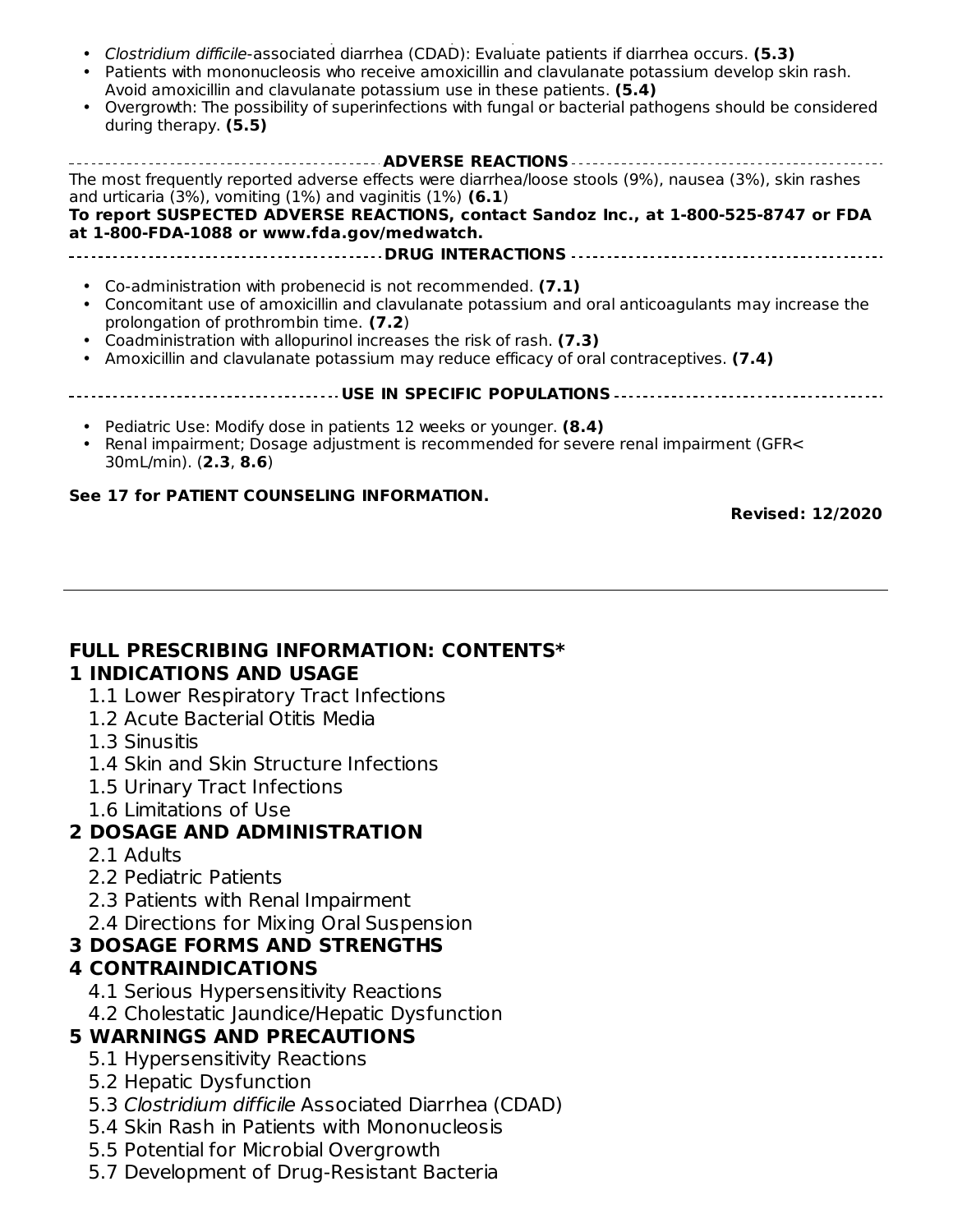#### **6 ADVERSE REACTIONS**

- 6.1 Clinical Trial Experience
- 6.2 Postmarketing Experience

#### **7 DRUG INTERACTIONS**

- 7.1 Probenecid
- 7.2 Oral Anticoagulants
- 7.3 Allopurinol
- 7.4 Oral Contraceptives
- 7.5 Effects on Laboratory Tests

## **8 USE IN SPECIFIC POPULATIONS**

- 8.1 Pregnancy
- 8.2 Labor and Delivery
- 8.3 Nursing Mothers
- 8.4 Pediatric Use
- 8.5 Geriatric Use
- 8.6 Dosing in Renal Impairment

## **10 OVERDOSAGE**

#### **11 DESCRIPTION**

## **12 CLINICAL PHARMACOLOGY**

- 12.1 Mechanism of Action
- 12.3 Pharmacokinetics
- 12.4 Microbiology

## **13 NONCLINICAL TOXICOLOGY**

13.1 Carcinogenesis, Mutagenesis, Impairment of Fertility

## **14 CLINICAL STUDIES**

14.1 Lower Respiratory Tract and Complicated Urinary Tract Infections

14.2 Acute Bacterial Otitis Media and Diarrhea in Pediatric Patients

#### **15 REFERENCES**

## **16 HOW SUPPLIED/STORAGE AND HANDLING**

#### **17 PATIENT COUNSELING INFORMATION**

17.1 Information for Patients

\* Sections or subsections omitted from the full prescribing information are not listed.

## **FULL PRESCRIBING INFORMATION**

## **1 INDICATIONS AND USAGE**

To reduce the development of drug‑resistant bacteria and maintain the effectiveness of amoxicillin and clavulanate potassium and other antibacterial drugs, amoxicillin and clavulanate potassium tablets, and amoxicillin and clavulanate potassium for oral suspension should be used only to treat infections that are proven or strongly suspected to be caused by susceptible bacteria. When culture and susceptibility information are available, they should be considered in selecting or modifying antibacterial therapy. In the absence of such data, local epidemiology and susceptibility patterns may contribute to the empiric selection of therapy.

Amoxicillin and clavulanate potassium tablets, and amoxicillin and clavulanate potassium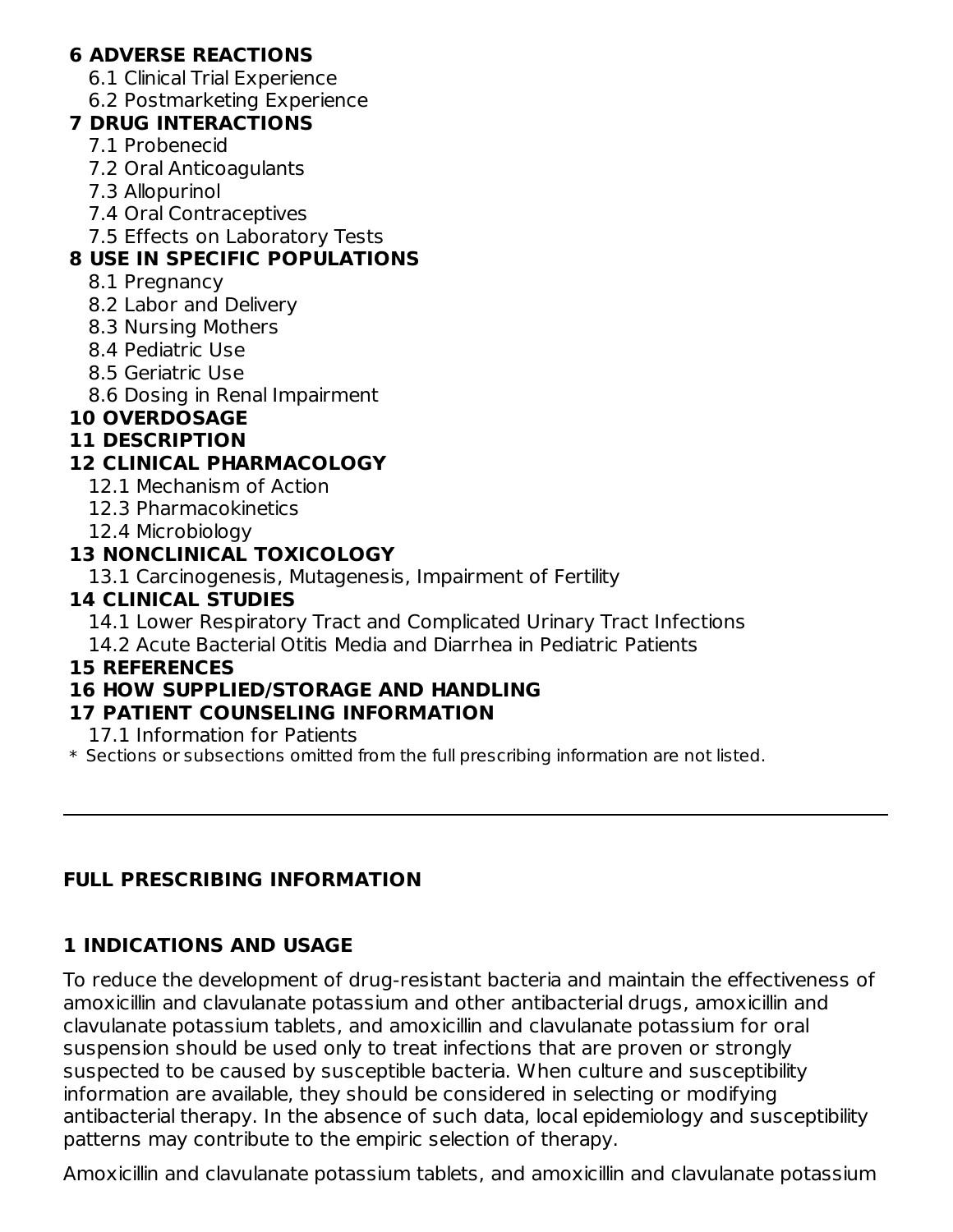for oral suspension are a combination penicillin-class antibacterial and beta-lactamase inhibitor indicated in the treatment of infections due to susceptible isolates of the designated bacteria in the conditions listed below\*:

## **1.1 Lower Respiratory Tract Infections**

Caused by beta‑lactamase–producing isolates of Haemophilus influenzae and Moraxella catarrhalis.

#### **1.2 Acute Bacterial Otitis Media**

Caused by beta-lactamase–producing isolates of H. influenzae and M. catarrhalis.

#### **1.3 Sinusitis**

Caused by beta-lactamase–producing isolates of H. influenzae and M. catarrhalis.

#### **1.4 Skin and Skin Structure Infections**

Caused by beta‑lactamase–producing isolates of Staphylococcus aureus, Escherichia coli, and Klebsiella species.

#### **1.5 Urinary Tract Infections**

Caused by beta-lactamase–producing isolates of E. coli, Klebsiella species, and Enterobacter species.

#### **1.6 Limitations of Use**

When susceptibility test results show susceptibility to amoxicillin, indicating no betalactamase production, amoxicillin and clavulanate potassium tablets, and amoxicillin and clavulanate potassium for oral suspension should not be used.

## **2 DOSAGE AND ADMINISTRATION**

Amoxicillin and clavulanate potassium tablets, and amoxicillin and clavulanate potassium for oral suspension may be taken without regard to meals; however, absorption of clavulanate potassium is enhanced when amoxicillin and clavulanate potassium tablets, and amoxicillin and clavulanate potassium for oral suspension are administered at the start of a meal. To minimize the potential for gastrointestinal intolerance, amoxicillin and clavulanate potassium tablets, and amoxicillin and clavulanate potassium for oral suspension should be taken at the start of a meal.

## **2.1 Adults**

The usual adult dose is one amoxicillin and clavulanate potassium tablet, 500 mg/125 mg every 12 hours or one amoxicillin and clavulanate potassium tablet, 250 mg/125 mg every 8 hours. For more severe infections and infections of the respiratory tract, the dose should be one amoxicillin and clavulanate potassium tablet, 875 mg/125 mg every 12 hours or one amoxicillin and clavulanate potassium tablet, 500 mg/125 mg every 8 hours. Adults who have difficulty swallowing may be given the 125 mg/5 mL or 250 mg/5 mL suspension in place of the 500 mg/125 mg tablet. The 200 mg/5 mL suspension or the 400 mg/5 mL suspension may be used in place of the 875 mg/125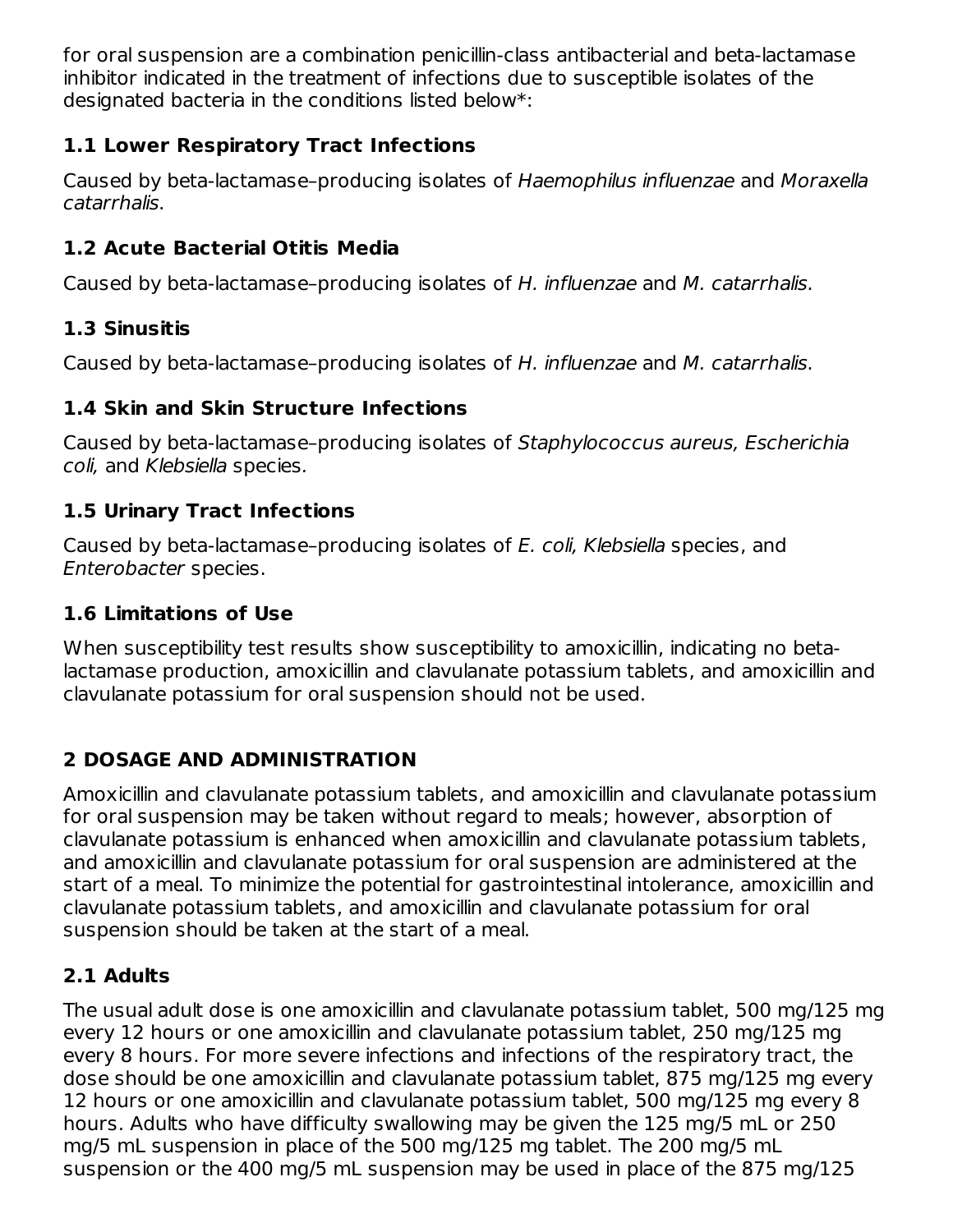mg tablet.

Two 250 mg/125 mg tablets of amoxicillin and clavulanate potassium should not be substituted for one 500 mg/125 mg tablet of amoxicillin and clavulanate potassium. Since both the 250 mg/125 mg and 500 mg/125 mg tablets of amoxicillin and clavulanate potassium contain the same amount of clavulanic acid (125 mg, as the potassium salt), two 250 mg/125 mg tablets are not equivalent to one 500 mg/125 mg tablet of amoxicillin and clavulanate potassium.

The 250 mg/125 mg tablet of amoxicillin and clavulanate potassium and the 250 mg/62.5 mg chewable tablet should not be substituted for each other, as they are not interchangeable. The 250 mg/125 mg tablet of amoxicillin and clavulanate potassium and the 250 mg/62.5 mg chewable tablet do not contain the same amount of clavulanic acid (as the potassium salt). The 250 mg/125 mg tablet of amoxicillin and clavulanate potassium contains 125 mg of clavulanic acid, whereas the 250 mg/62.5 mg chewable tablet contains 62.5 mg of clavulanic acid.

#### **2.2 Pediatric Patients**

Based on the amoxicillin component, amoxicillin and clavulanate potassium should be dosed as follows:

## **Neonates and Infants Aged < 12 weeks (< 3 months)**

The recommended dose of amoxicillin and clavulanate potassium is 30 mg/kg/day divided every 12 hours, based on the amoxicillin component. Experience with the 200 mg/28.5 mg/5 mL formulation in this age group is limited, and thus, use of the 125 mg/31.25 mg/5 mL oral suspension is recommended.

#### **Patients Aged 12 weeks (3 months) and Older**

See dosing regimens provided in **Table 1**. The every 12 hour regimen is recommended as it is associated with significantly less diarrhea [see Clinical Studies (14.2)].

#### **Table 1: Dosing in Patients Aged 12 weeks (3 months) and Older**

| <b>INFECTION</b>            | <b>DOSING REGIMEN</b>                                                         |                      |  |  |
|-----------------------------|-------------------------------------------------------------------------------|----------------------|--|--|
|                             | <b>Every 12 hours</b>                                                         | <b>Every 8 hours</b> |  |  |
|                             | 200 mg/28.5 mg/5                                                              | 125 mg/31.25 mg/5    |  |  |
|                             | mL or                                                                         | mL or 250 mg/62.5    |  |  |
|                             | 400 mg/57 mg/5 mL mg/5 mL oral<br>oral suspension*                            | $s$ uspension $^*$   |  |  |
| Otitis media <sup>†</sup> , | 45 mg/kg/day every                                                            | 40 mg/kg/day every   |  |  |
| sinusitis, lower            | 12 hours                                                                      | 8 hours              |  |  |
| respiratory                 |                                                                               |                      |  |  |
| tract                       |                                                                               |                      |  |  |
| infections, and             |                                                                               |                      |  |  |
| more severe                 |                                                                               |                      |  |  |
| linfections                 |                                                                               |                      |  |  |
| Less severe                 | 25 mg/kg/day every 20 mg/kg/day every                                         |                      |  |  |
| linfections                 | 12 hours<br>$*$ Each strongth of suspansion of amovisillin and slave languate | 8 hours              |  |  |

\* Each strength of suspension of amoxicillin and clavulanate potassium is available as a chewable tablet for use by older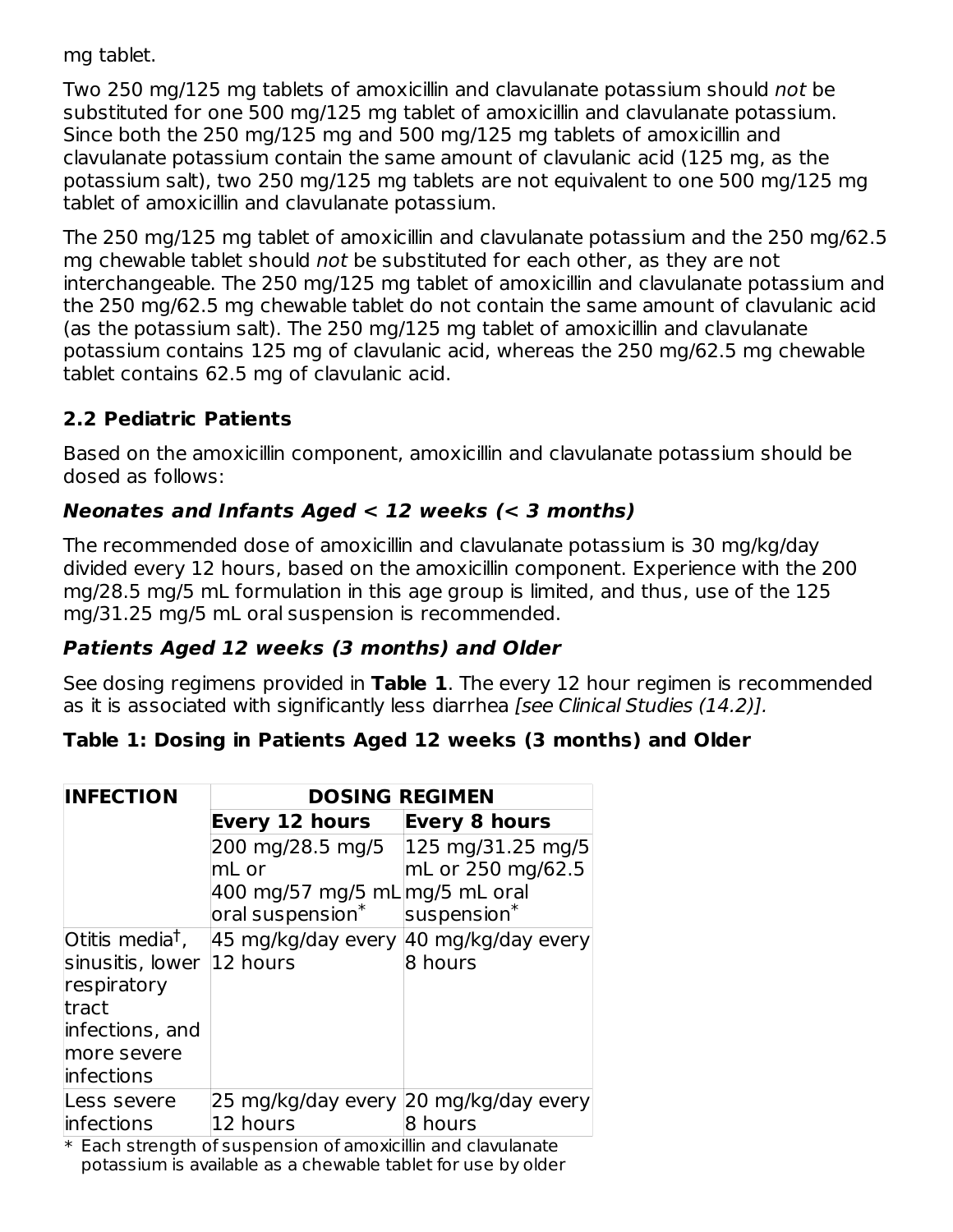children.

† Duration of therapy studied and recommended for acute otitis media is 10 days.

## **Patients Weighing 40 kg or More**

Pediatric patients weighing 40 kg or more should be dosed according to adult recommendations.

The 250 mg/125 mg tablet of amoxicillin and clavulanate potassium should not be used until the child weighs at least 40 kg, due to the different amoxicillin to clavulanic acid ratios in the 250 mg/125 mg tablet of amoxicillin and clavulanate potassium (250/125) versus the 250 mg/62.5 mg chewable tablet of amoxicillin and clavulanate potassium (250/62.5).

## **2.3 Patients with Renal Impairment**

Patients with impaired renal function do not generally require a reduction in dose unless the impairment is severe. Renal impairment patients with a glomerular filtration rate of < 30 mL/min should not receive the 875 mg/125 mg dose. Patients with a glomerular filtration rate of 10 to 30 mL/min should receive 500 mg/125 mg or 250 mg/125 mg every 12 hours, depending on the severity of the infection. Patients with a glomerular filtration rate less than 10 mL/min should receive 500 mg/125 mg or 250 mg/125 mg every 24 hours, depending on severity of the infection.

Hemodialysis patients should receive 500 mg/125 mg or 250 mg/125 mg every 24 hours, depending on severity of the infection. They should receive an additional dose both during and at the end of dialysis.

## **2.4 Directions for Mixing Oral Suspension**

Prepare a suspension at time of dispensing as follows: Tap bottle until all the powder flows freely. Add approximately 2/3 of the total amount of water for reconstitution (see **Table 2** below) and shake vigorously to suspend powder. Add remainder of the water and again shake vigorously.

| Table 2: Amount of Water for Mixing Oral Suspension |  |  |  |
|-----------------------------------------------------|--|--|--|
|-----------------------------------------------------|--|--|--|

| Strength                 | <b>Size</b>                                | <b>Bottle Amount of</b><br><b>Water for</b><br><b>Reconstitution</b> | <b>Contents of Each</b><br>Teaspoonful (5 mL)                                    |
|--------------------------|--------------------------------------------|----------------------------------------------------------------------|----------------------------------------------------------------------------------|
| 200 mg/28.5<br>$mq/5$ mL | 50 mL 47 mL<br>75 mL 70 mL<br>100 mL 93 mL |                                                                      | 200 mg amoxicillin and<br>28.5 mg of clavulanic<br>acid as the potassium<br>salt |
| 400 mg/57<br>mg/5 mL     | 50 mL 45 mL<br>75 mL<br>100 mL 89 mL       | 67 mL                                                                | 400 mg amoxicillin and<br>57 mg of clavulanic<br>acid as the potassium<br>salt   |

**Note:** Shake oral suspension well before using. Reconstituted suspension must be stored under refrigeration and discarded after 10 days.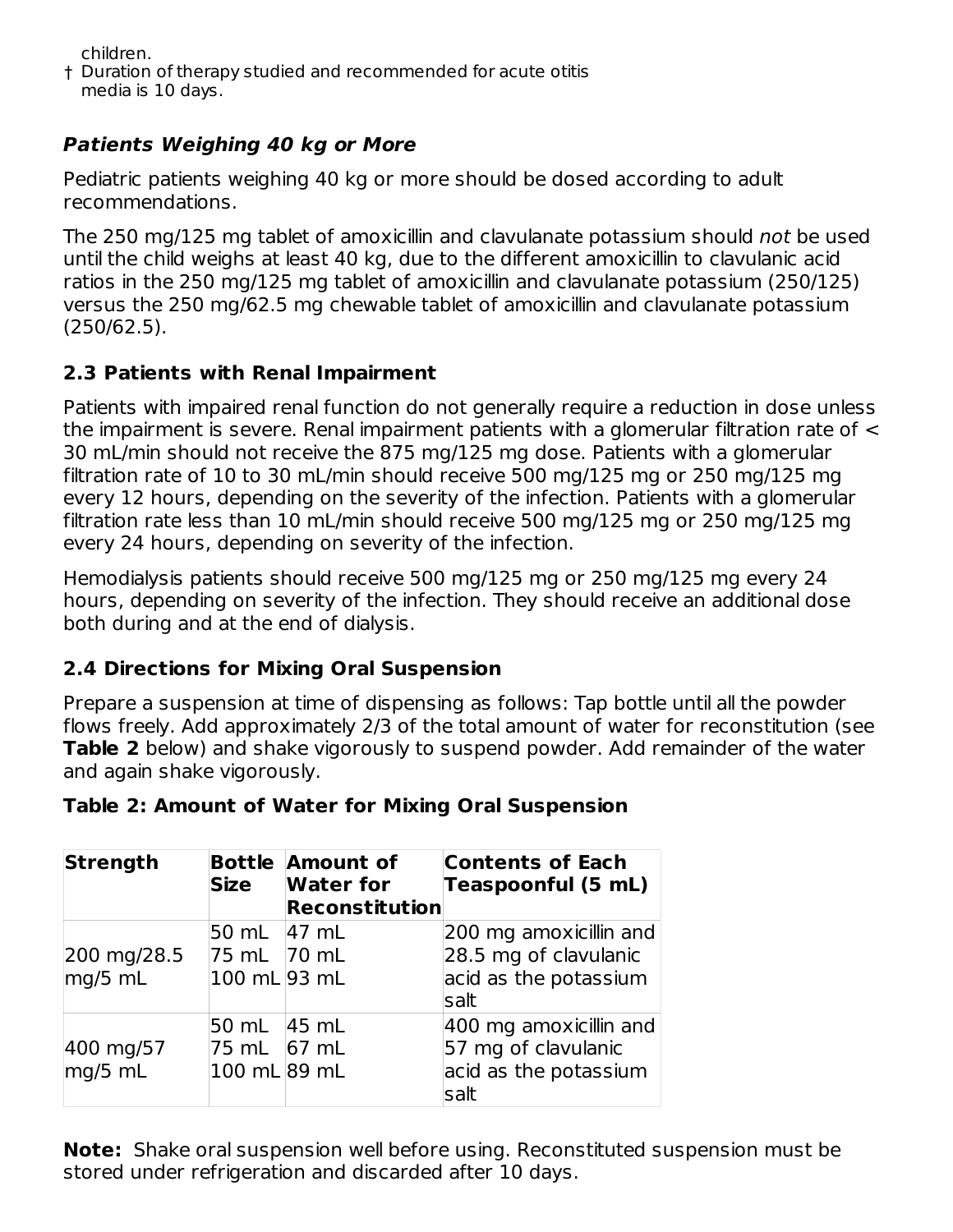#### **3 DOSAGE FORMS AND STRENGTHS**

#### **Tablets**:

- **500 mg/125 mg Tablets**: Each white to off-white oblong film-coated tablet with beveled edges, debossed with 500/125 on one side and AMC on the other side, contains 500 mg amoxicillin and 125 mg clavulanic acid as the potassium salt.
- **875 mg/125 mg Tablets**: Each white to off-white oblong film-coated tablet with beveled edges, scored and debossed with 875/125 on one side and AMC on the other side, contains 875 mg amoxicillin and 125 mg clavulanic acid as the potassium salt.

## **Oral Suspension:**

- **200 mg/28.5 mg per 5 mL**: Caramel-orange-raspberry-flavored powder for oral suspension (each 5 mL of reconstituted suspension contains 200 mg amoxicillin and 28.5 mg of clavulanic acid as the potassium salt).
- **400 mg/57 mg per 5 mL**: Caramel-orange-raspberry-flavored powder for oral suspension (each 5 mL of reconstituted suspension contains 400 mg amoxicillin and 57 mg of clavulanic acid as the potassium salt).

The 250 mg /125 mg tablet of amoxicillin and clavulanate potassium and the 250 mg/62.5 mg chewable tablet should NOT be substituted for each other, as they are not interchangeable and the 250 mg/125 mg tablet should not be used in children weighing less than 40 kg. The 250 mg/125 mg tablet of amoxicillin and clavulanate potassium and the 250 mg/62.5 mg chewable tablet do not contain the same amount of clavulanic acid. The 250 mg/125 mg tablet of amoxicillin and clavulanate potassium contains 125 mg of clavulanic acid whereas the 250 mg/62.5 mg chewable tablet contains 62.5 mg of clavulanic acid.

Two 250 mg/125 mg tablets of amoxicillin and clavulanate potassium should NOT be substituted for one 500 mg/125 mg tablet of amoxicillin and clavulanate potassium. Since both the 250 mg/125 mg and 500 mg/125 mg tablets of amoxicillin and clavulanate potassium contain the same amount of clavulanic acid (125 mg, as the potassium salt), two 250 mg/125 mg tablets of amoxicillin and clavulanate potassium are not equivalent to one 500 mg/125 mg tablet of amoxicillin and clavulanate potassium.

## **4 CONTRAINDICATIONS**

## **4.1 Serious Hypersensitivity Reactions**

Amoxicillin and clavulanate potassium is contraindicated in patients with a history of serious hypersensitivity reactions (e.g., anaphylaxis or Stevens-Johnson syndrome) to amoxicillin, clavulanate or to other beta-lactam antibacterial drugs (e.g., penicillins and cephalosporins).

## **4.2 Cholestatic Jaundice/Hepatic Dysfunction**

Amoxicillin and clavulanate potassium is contraindicated in patients with a previous history of cholestatic jaundice/hepatic dysfunction associated with amoxicillin and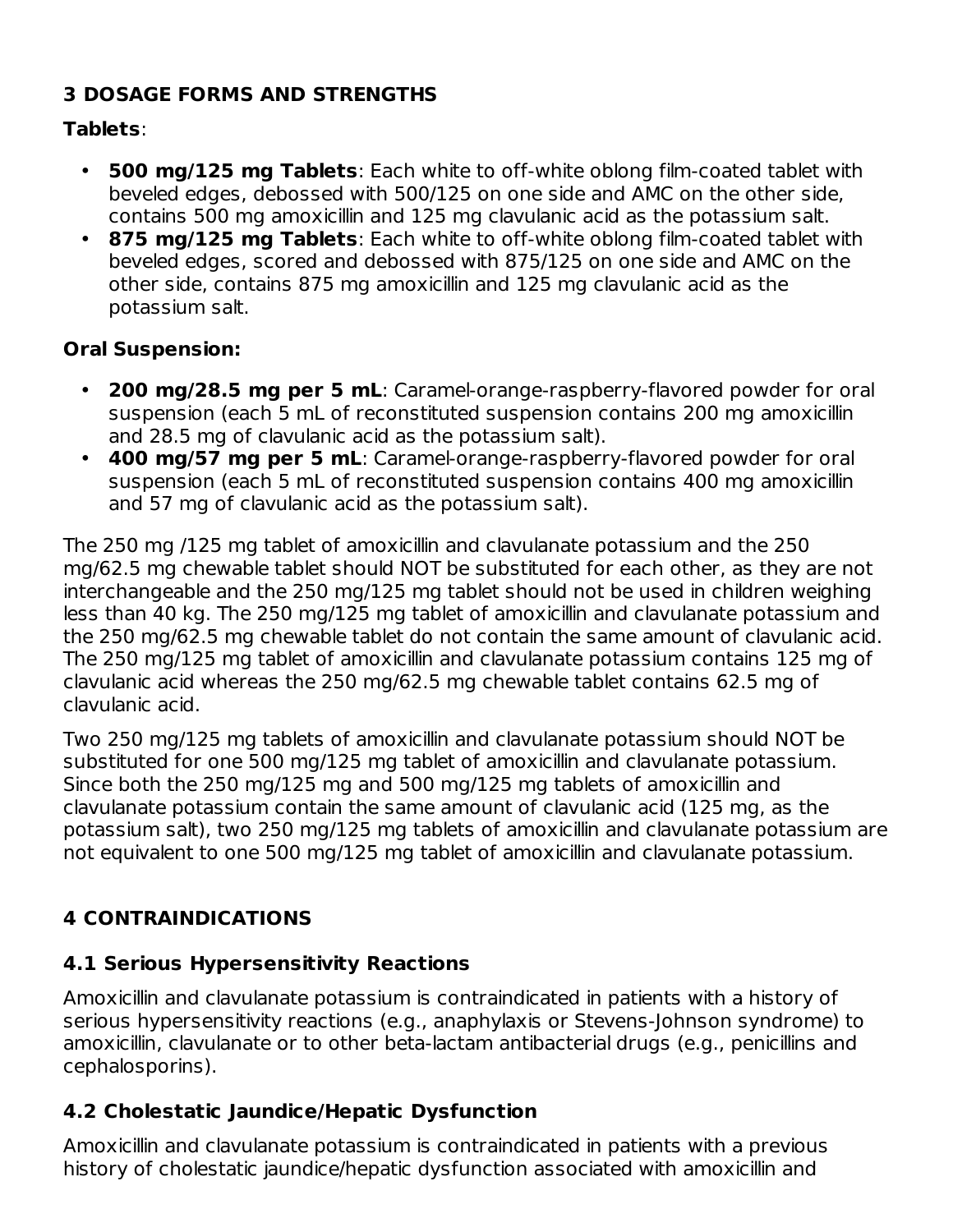## **5 WARNINGS AND PRECAUTIONS**

#### **5.1 Hypersensitivity Reactions**

Serious and occasionally fatal hypersensitivity (anaphylactic) reactions have been reported in patients receiving beta-lactam antibacterials, including amoxicillin and clavulanate potassium. These reactions are more likely to occur in individuals with a history of penicillin hypersensitivity and/or a history of sensitivity to multiple allergens. Before initiating therapy with amoxicillin and clavulanate potassium, careful inquiry should be made regarding previous hypersensitivity reactions to penicillins, cephalosporins, or other allergens. If an allergic reaction occurs, amoxicillin and clavulanate potassium should be discontinued and appropriate therapy instituted.

#### **5.2 Hepatic Dysfunction**

Hepatic dysfunction, including hepatitis and cholestatic jaundice has been associated with the use of amoxicillin and clavulanate potassium. Hepatic toxicity is usually reversible; however, deaths have been reported. Hepatic function should be monitored at regular intervals in patients with hepatic impairment.

#### **5.3 Clostridium difficile Associated Diarrhea (CDAD)**

Clostridium difficile associated diarrhea (CDAD) has been reported with use of nearly all antibacterial agents, including amoxicillin and clavulanate potassium, and may range in severity from mild diarrhea to fatal colitis. Treatment with antibacterial agents alters the normal flora of the colon leading to overgrowth of C. difficile.

C. difficile produces toxins A and B which contribute to the development of CDAD. Hypertoxin-producing strains of C. difficile cause increased morbidity and mortality, as these infections can be refractory to antimicrobial therapy and may require colectomy. CDAD must be considered in all patients who present with diarrhea following antibacterial use. Careful medical history is necessary since CDAD has been reported to occur over 2 months after the administration of antibacterial agents.

If CDAD is suspected or confirmed, ongoing antibacterial use not directed against C. difficile may need to be discontinued. Appropriate fluid and electrolyte management, protein supplementation, antibacterial treatment of C. difficile, and surgical evaluation should be instituted as clinically indicated.

## **5.4 Skin Rash in Patients with Mononucleosis**

A high percentage of patients with mononucleosis who receive amoxicillin develop an erythematous skin rash. Thus, amoxicillin and clavulanate potassium should not be administered to patients with mononucleosis.

#### **5.5 Potential for Microbial Overgrowth**

The possibility of superinfections with fungal or bacterial pathogens should be considered during therapy. If superinfection occurs, amoxicillin and clavulanate potassium should be discontinued and appropriate therapy instituted.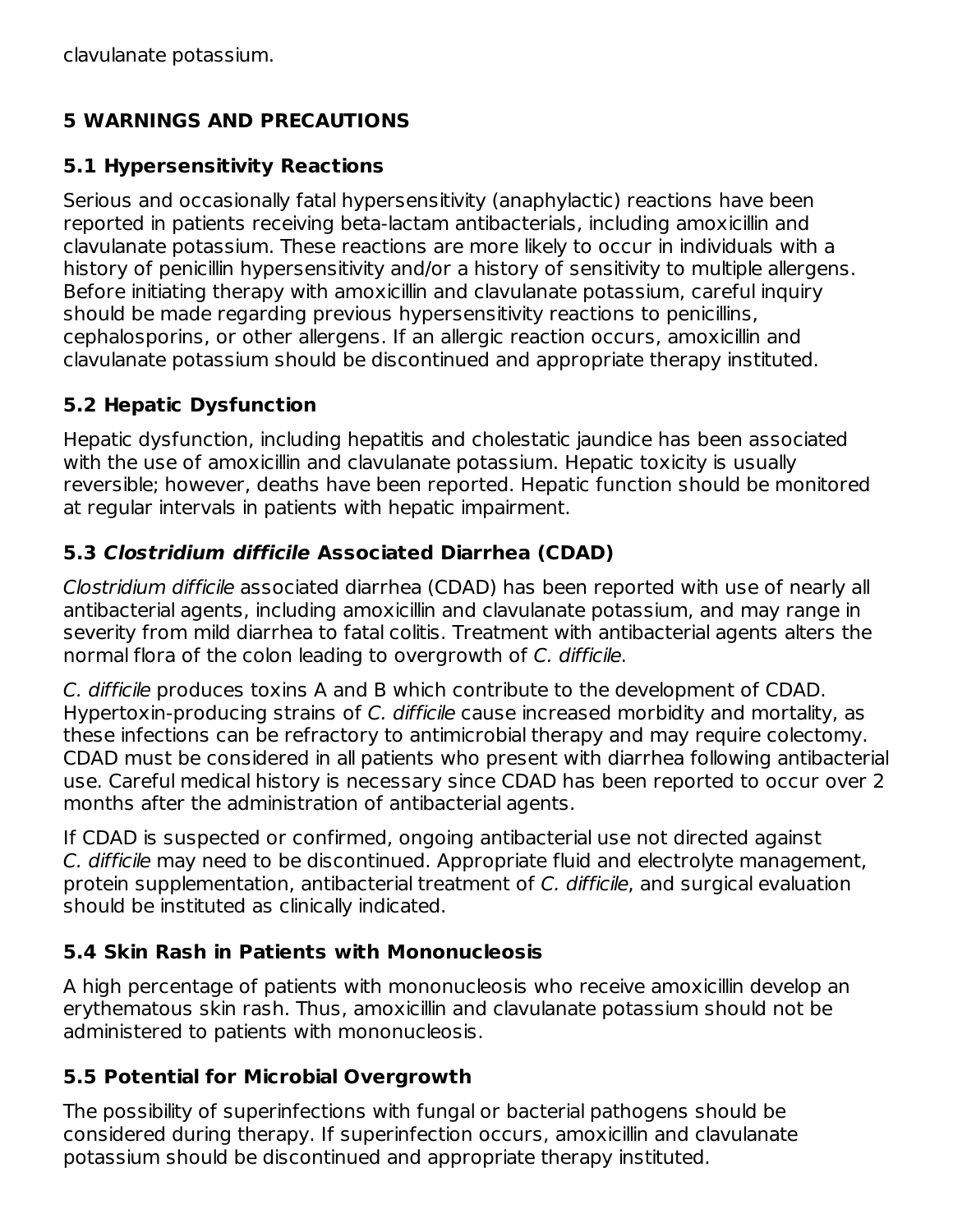#### **5.7 Development of Drug-Resistant Bacteria**

Prescribing amoxicillin and clavulanate potassium in the absence of a proven or strongly suspected bacterial infection is unlikely to provide benefit to the patient, and increases the risk of the development of drug‑resistant bacteria.

## **6 ADVERSE REACTIONS**

The following are discussed in more detail in other sections of the labeling:

- Anaphylactic reactions [see Warnings and Precautions(5.1)]
- Hepatic Dysfunction [see Warnings and Precautions(5.2)]
- CDAD [see Warnings and Precautions(5.3)]

## **6.1 Clinical Trial Experience**

Because clinical trials are conducted under widely varying conditions, adverse reaction rates observed in the clinical trials of a drug cannot be directly compared to rates in the clinical trials of another drug and may not reflect the rates observed in practice.

The most frequently reported adverse reactions were diarrhea/loose stools (9%), nausea (3%), skin rashes and urticaria (3%), vomiting (1%) and vaginitis (1%). Less than 3% of patients discontinued therapy because of drug-related adverse reactions. The overall incidence of adverse reactions, and in particular diarrhea, increased with the higher recommended dose. Other less frequently reported adverse reactions (< 1%) include: Abdominal discomfort, flatulence, and headache.

In pediatric patients (aged 2 months to 12 years), 1 US/Canadian clinical trial was conducted which compared 45/6.4 mg/kg/day (divided every 12 hours) of amoxicillin and clavulanate potassium for 10 days versus 40/10 mg/kg/day (divided every 8 hours) of amoxicillin and clavulanate potassium for 10 days in the treatment of acute otitis media. A total of 575 patients were enrolled, and only the suspension formulations were used in this trial. Overall, the adverse reactions seen were comparable to that noted above; however, there were differences in the rates of diarrhea, skin rashes/urticaria, and diaper area rashes [see Clinical Studies (14.2)].

## **6.2 Postmarketing Experience**

In addition to adverse reactions reported from clinical trials, the following have been identified during postmarketing use of amoxicillin and clavulanate potassium. Because they are reported voluntarily from a population of unknown size, estimates of frequency cannot be made. These events have been chosen for inclusion due to a combination of their seriousness, frequency of reporting, or potential causal connection to amoxicillin and clavulanate potassium.

**Gastrointestinal:** Indigestion, gastritis, stomatitis, glossitis, black "hairy" tongue, mucocutaneous candidiasis, enterocolitis, and hemorrhagic/pseudomembranous colitis. Onset of pseudomembranous colitis symptoms may occur during or after antibiotic treatment [see Warnings and Precautions (5.3)].

**Hypersensitivity Reactions:** Pruritus, angioedema, serum sickness–like reactions (urticaria or skin rash accompanied by arthritis, arthralgia, myalgia, and frequently fever), erythema multiforme, Stevens-Johnson syndrome, acute generalized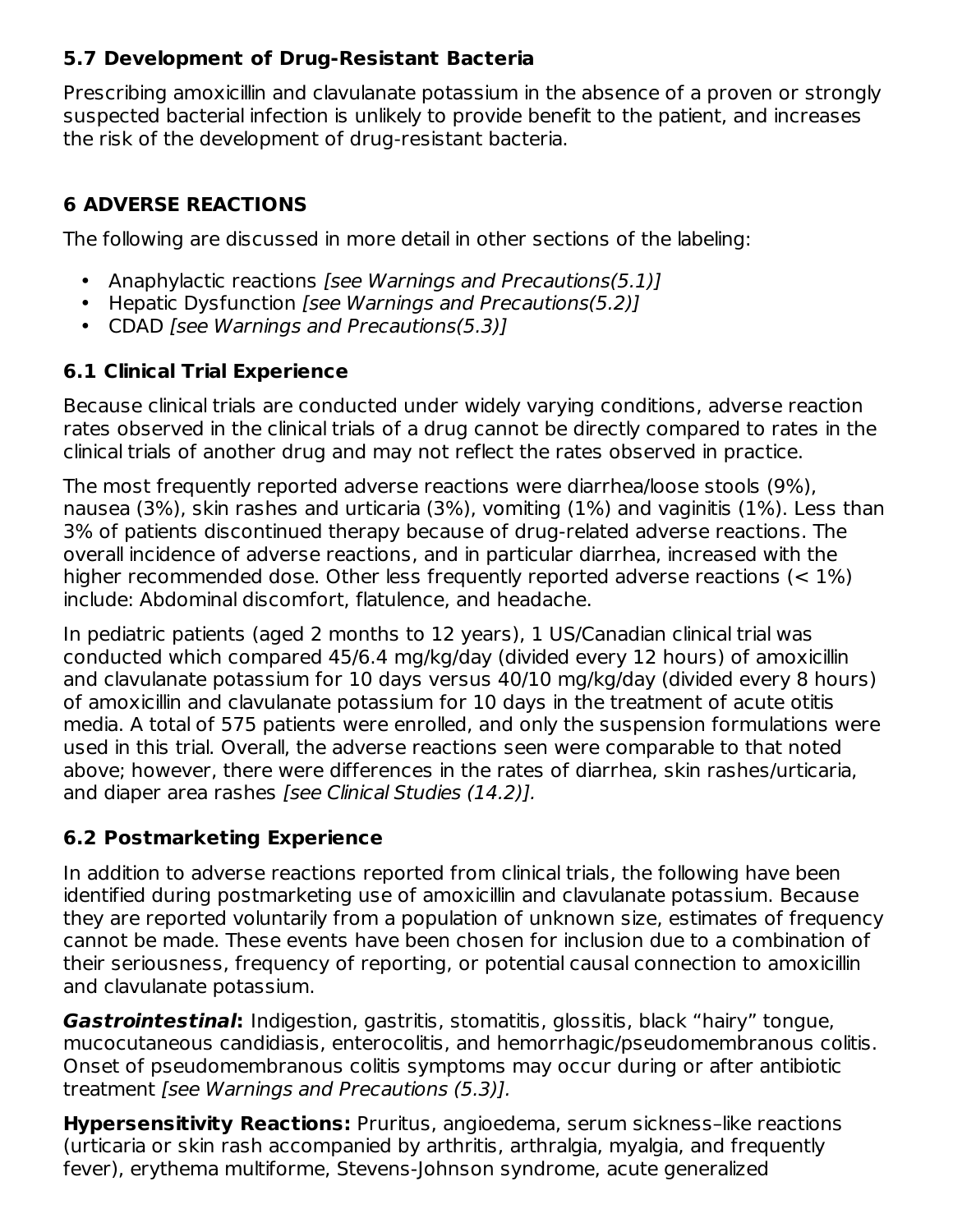exanthematous pustulosis, hypersensitivity vasculitis, and cases of exfoliative dermatitis (including toxic epidermal necrolysis) have been reported [see Warnings and Precautions (5.1)].

**Liver:** Hepatic dysfunction, including hepatitis and cholestatic jaundice, increases in serum transaminases (AST and/or ALT), serum bilirubin, and/or alkaline phosphatase, has been reported with amoxicillin and clavulanate potassium. It has been reported more commonly in the elderly, in males, or in patients on prolonged treatment. The histologic findings on liver biopsy have consisted of predominantly cholestatic, hepatocellular, or mixed cholestatic-hepatocellular changes. The onset of signs/symptoms of hepatic dysfunction may occur during or several weeks after therapy has been discontinued. The hepatic dysfunction, which may be severe, is usually reversible. Deaths have been reported [see Contraindications (4.2), Warnings and Precautions (5.2)].

**Renal:** Interstitial nephritis, hematuria, and crystalluria have been reported [see Overdosage (10)].

**Hemic and Lymphatic Systems:** Anemia, including hemolytic anemia, thrombocytopenia, thrombocytopenic purpura, eosinophilia, leukopenia, and agranulocytosis have been reported. These reactions are usually reversible on discontinuation of therapy and are believed to be hypersensitivity phenomena. Thrombocytosis was noted in less than 1% of the patients treated with amoxicillin and clavulanate potassium. There have been reports of increased prothrombin time in patients receiving amoxicillin and clavulanate potassium and anticoagulant therapy concomitantly [see Drug Interactions (7.2)].

**Central Nervous System:** Agitation, anxiety, behavioral changes, confusion, convulsions, dizziness, insomnia, and reversible hyperactivity have been reported.

**Miscellaneous:** Tooth discoloration (brown, yellow, or gray staining) has been reported. Most reports occurred in pediatric patients. Discoloration was reduced or eliminated with brushing or dental cleaning in most cases.

## **7 DRUG INTERACTIONS**

## **7.1 Probenecid**

Probenecid decreases the renal tubular secretion of amoxicillin but does not delay renal excretion of clavulanic acid. Concurrent use with amoxicillin and clavulanate potassium may result in increased and prolonged blood concentrations of amoxicillin. Coadministration of probenecid is not recommended.

## **7.2 Oral Anticoagulants**

Abnormal prolongation of prothrombin time (increased international normalized ratio [INR]) has been reported in patients receiving amoxicillin and oral anticoagulants. Appropriate monitoring should be undertaken when anticoagulants are prescribed concurrently with amoxicillin and clavulanate potassium. Adjustments in the dose of oral anticoagulants may be necessary to maintain the desired level of anticoagulation.

## **7.3 Allopurinol**

The concurrent administration of allopurinol and amoxicillin increases the incidence of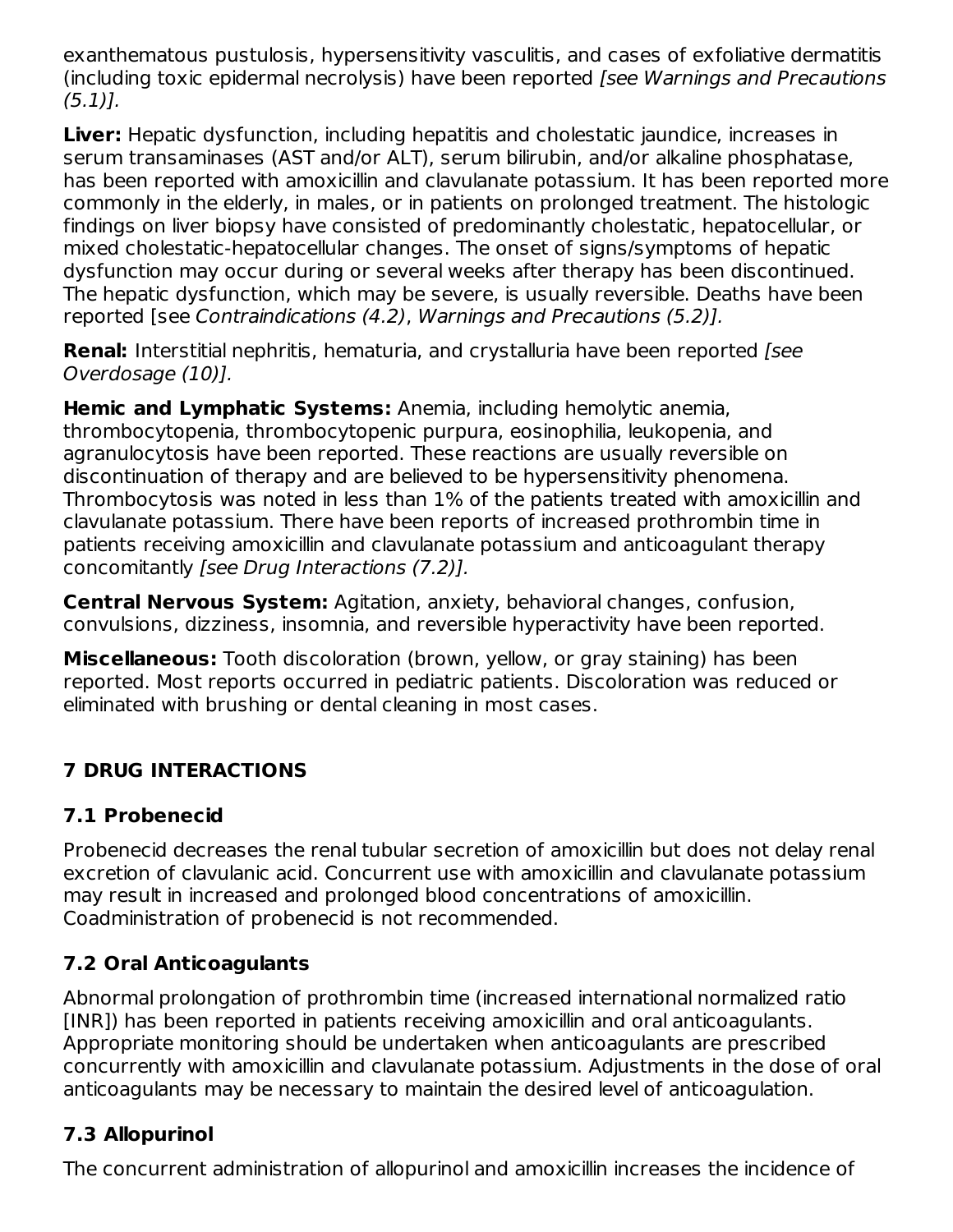rashes in patients receiving both drugs as compared to patients receiving amoxicillin alone. It is not known whether this potentiation of amoxicillin rashes is due to allopurinol or the hyperuricemia present in these patients.

## **7.4 Oral Contraceptives**

Amoxicillin and clavulanate potassium may affect intestinal flora, leading to lower estrogen reabsorption and reduced efficacy of combined oral estrogen/progesterone contraceptives.

#### **7.5 Effects on Laboratory Tests**

High urine concentrations of amoxicillin may result in false-positive reactions when testing for the presence of glucose in urine using CLINITEST®, Benedict's Solution, or Fehling's Solution. Since this effect may also occur with amoxicillin and clavulanate potassium, it is recommended that glucose tests based on enzymatic glucose oxidase reactions be used.

Following administration of amoxicillin to pregnant women, a transient decrease in plasma concentration of total conjugated estriol, estriol-glucuronide, conjugated estrone, and estradiol has been noted.

## **8 USE IN SPECIFIC POPULATIONS**

#### **8.1 Pregnancy**

#### **Teratogenic Effects**

Reproduction studies performed in pregnant rats and mice given amoxicillin and clavulanate potassium (2:1 ratio formulation of amoxicillin:clavulanate) at oral doses up to 1200 mg/kg/day revealed no evidence of harm to the fetus due to amoxicillin and clavulanate potassium. The amoxicillin doses in rats and mice (based on body surface area) were approximately 4 and 2 times the maximum recommended adult human oral dose (875 mg every 12 hours). For clavulanate, these dose multiples were approximately 9 and 4 times the maximum recommended adult human oral dose (125 mg every 8 hours). There are, however, no adequate and well-controlled studies in pregnant women. Because animal reproduction studies are not always predictive of human response, this drug should be used during pregnancy only if clearly needed.

#### **8.2 Labor and Delivery**

Oral ampicillin‑class antibiotics are poorly absorbed during labor. It is not known whether use of amoxicillin and clavulanate potassium in humans during labor or delivery has immediate or delayed adverse effects on the fetus, prolongs the duration of labor, or increases the likelihood of the necessity for an obstetrical intervention.

#### **8.3 Nursing Mothers**

Amoxicillin has been shown to be excreted in human milk. Amoxicillin and clavulanate potassium use by nursing mothers may lead to sensitization of infants. Caution should be exercised when amoxicillin and clavulanate potassium is administered to a nursing woman.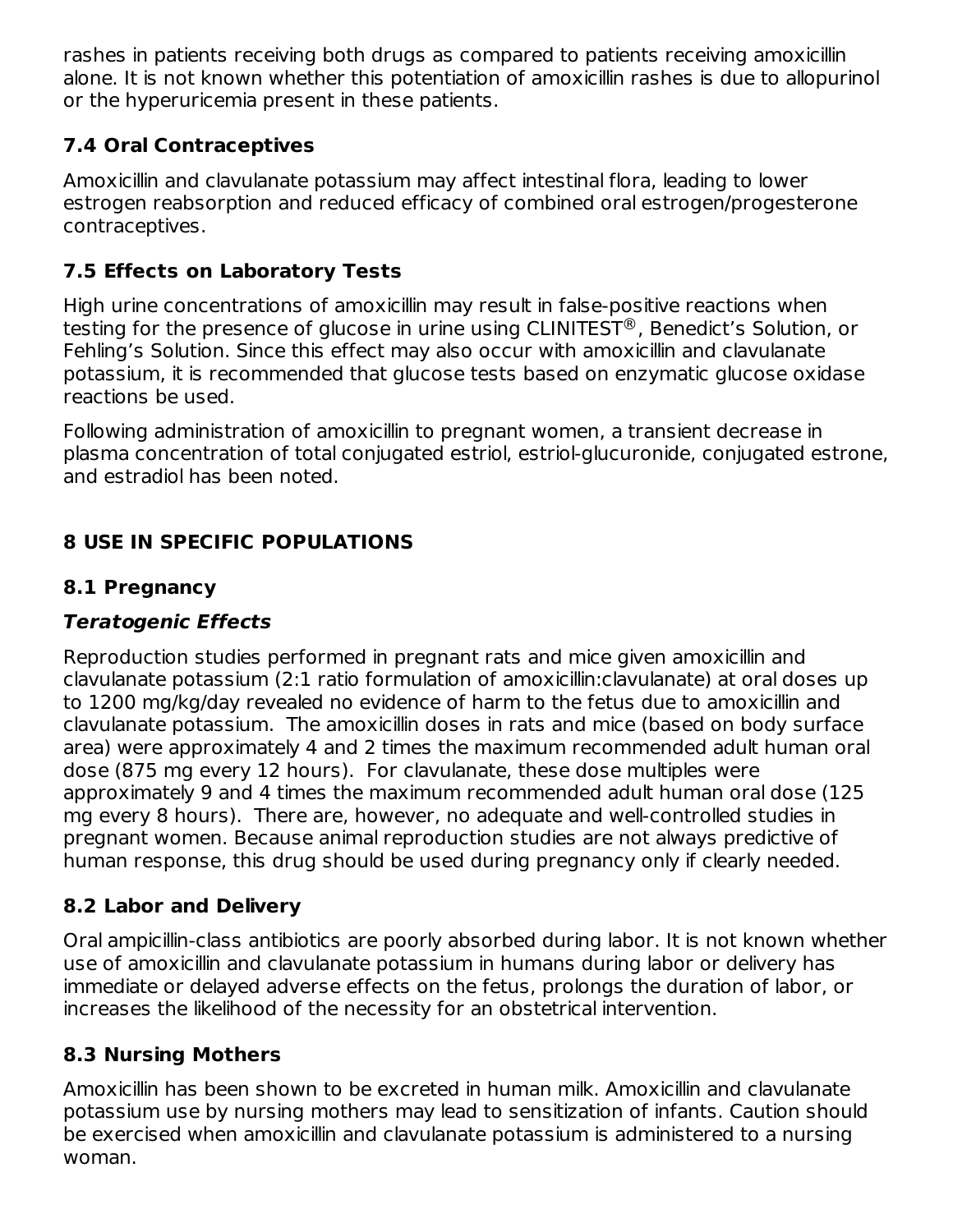#### **8.4 Pediatric Use**

The safety and effectiveness of amoxicillin and clavulanate potassium for oral suspension have been established in pediatric patients. Use of amoxicillin and clavulanate potassium in pediatric patients is supported by evidence from studies of amoxicillin and clavulanate potassium tablets in adults with additional data from a study of amoxicillin and clavulanate potassium for oral suspension in pediatric patients aged 2 months to 12 years with acute otitis media [see Clinical Studies (14.2)].

Because of incompletely developed renal function in neonates and young infants, the elimination of amoxicillin may be delayed; clavulanate elimination is unaltered in this age group. Dosing of amoxicillin and clavulanate potassium should be modified in pediatric patients aged  $<$  12 weeks ( $<$  3 months) [see Dosage and Administration (2.2)].

#### **8.5 Geriatric Use**

Of the 3,119 patients in an analysis of clinical studies of amoxicillin and clavulanate potassium, 32% were  $\geq 65$  years old, and 14% were  $\geq 75$  years old. No overall differences in safety or effectiveness were observed between these subjects and younger subjects, and other reported clinical experience has not identified differences in responses between the elderly and younger patients, but greater sensitivity of some older individuals cannot be ruled out.

This drug is known to be substantially excreted by the kidney, and the risk of adverse reactions to this drug may be greater in patients with impaired renal function. Because elderly patients are more likely to have decreased renal function, care should be taken in dose selection, and it may be useful to monitor renal function.

#### **8.6 Dosing in Renal Impairment**

Amoxicillin is primarily eliminated by the kidney and dosage adjustment is usually required in patients with severe renal impairment (GFR < 30 mL/min). See Patients with Renal Impairment (2.3) for specific recommendations in patients with renal impairment.

## **10 OVERDOSAGE**

In case of overdosage, discontinue medication, treat symptomatically, and institute supportive measures as required. A prospective study of 51 pediatric patients at a poison-control center suggested that overdosages of less than 250 mg/kg of amoxicillin are not associated with significant clinical symptoms $^{\rm 1}.$ 

Interstitial nephritis resulting in oliguric renal failure has been reported in patients after overdosage with amoxicillin and clavulanate potassium.

Crystalluria, in some cases leading to renal failure, has also been reported after amoxicillin and clavulanate potassium overdosage in adult and pediatric patients. In case of overdosage, adequate fluid intake and diuresis should be maintained to reduce the risk of amoxicillin and clavulanate potassium crystalluria.

Renal impairment appears to be reversible with cessation of drug administration. High blood levels may occur more readily in patients with impaired renal function because of decreased renal clearance of amoxicillin and clavulanate potassium. Amoxicillin and clavulanate potassium may be removed from circulation by hemodialysis [see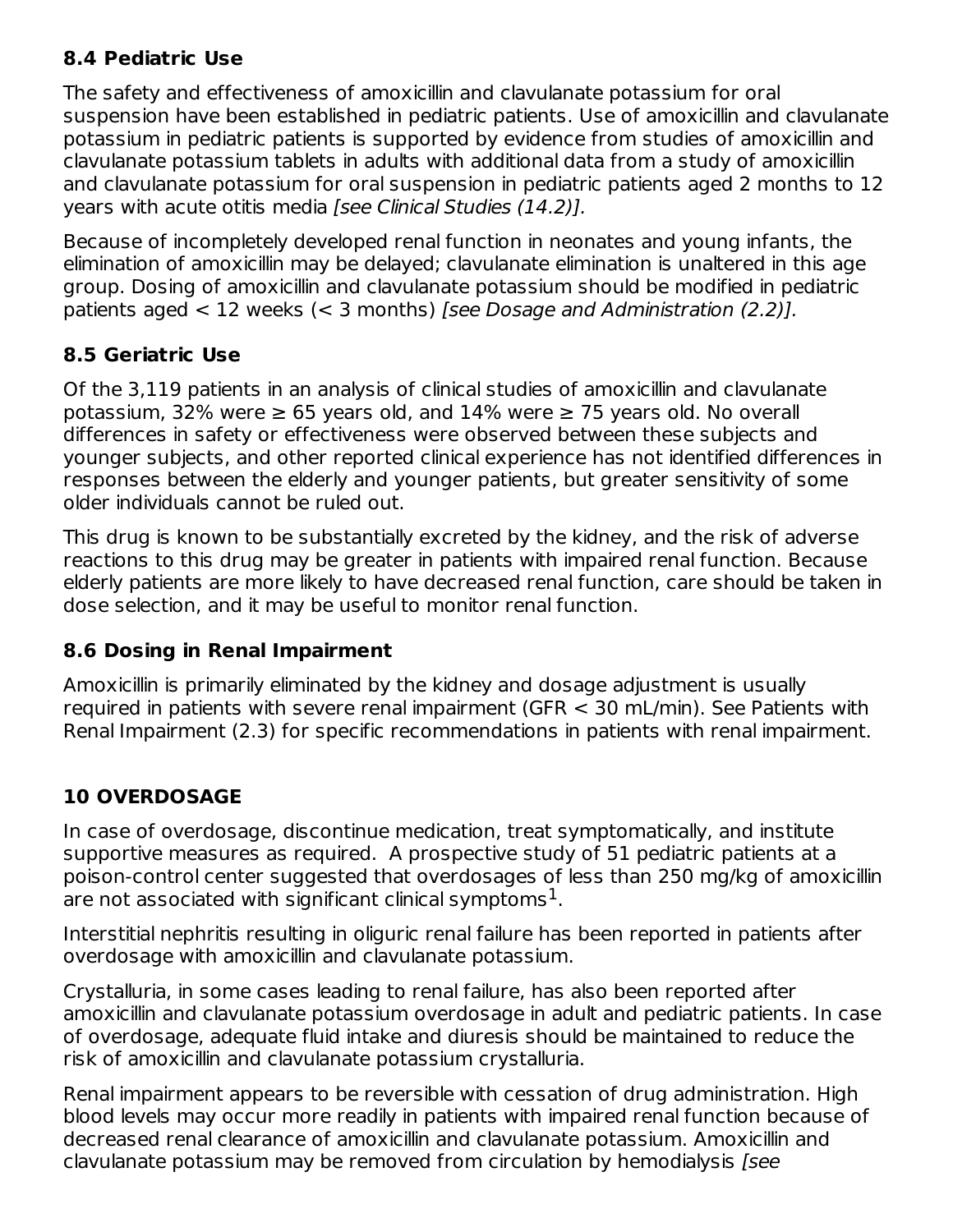## **11 DESCRIPTION**

Amoxicillin and clavulanate potassium is an oral antibacterial combination consisting of amoxicillin and the beta-lactamase inhibitor, clavulanate potassium (the potassium salt of clavulanic acid).

Amoxicillin is an analog of ampicillin, derived from the basic penicillin nucleus, 6 aminopenicillanic acid. The amoxicillin molecular formula is  $\mathsf{C}_{16}\mathsf{H}_{19}\mathsf{N}_3\mathsf{O}_5\mathsf{S}\bullet$ 3H $_2$ O, and the molecular weight is 419.46. Chemically, amoxicillin is (2S,5R,6R)-6-[(R)-(-)-2-Amino-2- (p-hydroxyphenyl)acetamido]-3,3-dimethyl-7-oxo-4-thia-1-azabicyclo[3.2.0]heptane-2 carboxylic acid trihydrate and may be represented structurally as:



Clavulanic acid is produced by the fermentation of Streptomyces clavuligerus. It is a beta-lactam structurally related to the penicillins and possesses the ability to inactivate some beta-lactamases by blocking the active sites of these enzymes. The clavulanate potassium molecular formula is  $\mathsf{C}_8\mathsf{H}_8\mathsf{KNO}_5$ , and the molecular weight is 237.25. Chemically, clavulanate potassium is potassium (Z)(2R,5R)-3-(2-hydroxyethylidene)-7 oxo-4-oxa-1-azabicyclo[3.2.0]-heptane-2-carboxylate and may be represented structurally as:



## **Inactive Ingredients:**

**Tablets-** Colloidal silicon dioxide, croscarmellose sodium dried, crospovidone dried, ethylcellulose, hydroxypropyl cellulose, magnesium stearate, microcrystalline cellulose, microcrystalline cellulose dried, polysorbate 80, talc, titanium dioxide, triethyl citrate. Each tablet of amoxicillin and clavulanate potassium contains 0.63 mEq potassium.

**Oral Suspension -** citric acid (anhydrous), colloidal silicon dioxide, flavorings caramel, orange and raspberry, microcrystalline cellulose (dried), microcrystalline cellulose and carboxymethylcellulose sodium (dried), saccharin sodium (dried), silicon dioxide, sodium citrate (anhydrous), xanthan gum.

Each 5 mL of reconstituted suspension contains:

amoxicillin, 200 mg, as the trihydrate and clavulanic acid, 28.5 mg, as clavulanate potassium or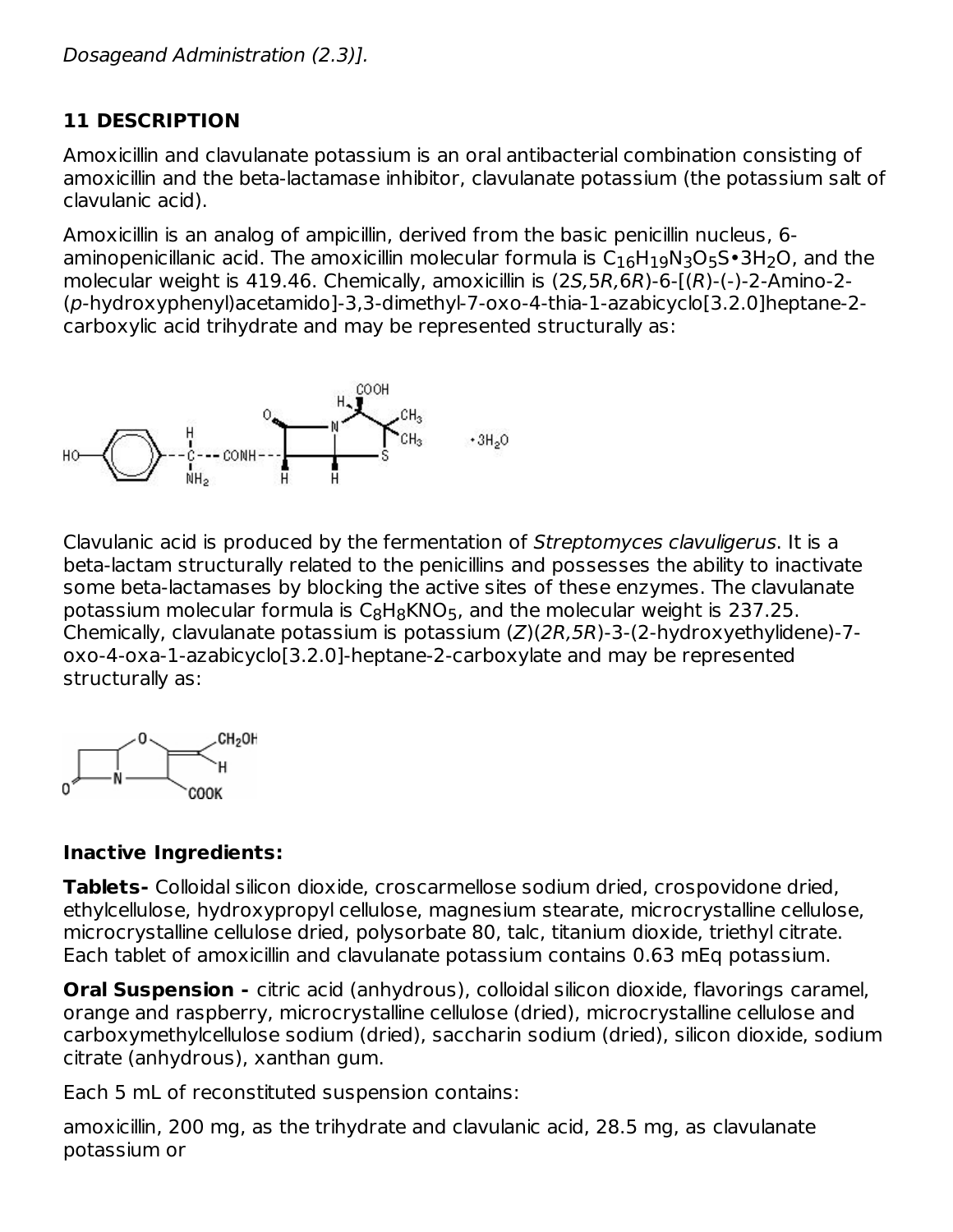amoxicillin, 400 mg, as the trihydrate and clavulanic acid, 57 mg, as clavulanate potassium.

## **12 CLINICAL PHARMACOLOGY**

## **12.1 Mechanism of Action**

Amoxicillin and clavulanate potassium is an antibacterial drug *[see Microbiology (12.4)].* 

## **12.3 Pharmacokinetics**

Mean amoxicillin and clavulanate potassium pharmacokinetic parameters in normal adults following administration of amoxicillin and clavulanate potassium tablets are shown in **Table 3** and following administration of amoxicillin and clavulanate potassium for oral suspension and chewable tablets are shown in **Table 4**.

#### **Table 3: Mean (±S.D.) Amoxicillin and Clavulanate Potassium Pharmacokinetic Parameters with Amoxicillin and Clavulanate Potassium Tablets \*,†**

| Dose and<br>Regimen                     |                    |                               | Cmax (mcg/mL) $ AUC0-24$ (mcg*h/mL) |                                                                          |  |
|-----------------------------------------|--------------------|-------------------------------|-------------------------------------|--------------------------------------------------------------------------|--|
| land<br><b>Clavulanate</b><br>potassium |                    | potassium                     |                                     | Amoxicillin Amoxicillin Clavulanate Amoxicillin Clavulanate<br>potassium |  |
| 250/125 mg<br>every 8<br>hours          |                    | $3.3 \pm 1.12$ 1.5 $\pm$ 0.70 | $ 26.7 \pm$<br>4.56                 | $12.6 \pm 3.25$                                                          |  |
| 500/125 mg<br>every 12<br>hours         | $6.5 \pm 1.41$     | $1.8 \pm 0.61$                | $33.4 \pm$<br>6.76                  | $8.6 \pm 1.95$                                                           |  |
| 500/125 mg<br>every 8<br>hours          | $7.2 \pm 2.26$     | $2.4 \pm 0.83$                | $153.4 \pm$<br>8.87                 | $15.7 \pm 3.86$                                                          |  |
| 875/125 mg<br>every $12$<br>hours       | 11.6 $\pm$<br>2.78 | $2.2 \pm 0.99$                | $53.5 \pm$<br>12.31                 | $10.2 \pm 3.04$                                                          |  |

 $*$  Mean ( $\pm$  standard deviation) values of 14 normal adults (N=15 for clavulanate potassium in the low-dose regimens). Peak concentrations occurred approximately 1.5 hours after the dose.

 $\dagger$  Amoxicillin and clavulanate potassium administered at the start of a light meal.

#### **Table 4: Mean (±S.D.) Amoxicillin and Clavulanate Potassium Pharmacokinetic Parameters with Amoxicillin and Clavulanate Potassium for Oral Suspension \*,†and Chewable Tablets**

| <b>Dose</b> | Cmax (mcg/mL) | $AUCO-24$ (mcg*h/mL) |
|-------------|---------------|----------------------|
|             |               |                      |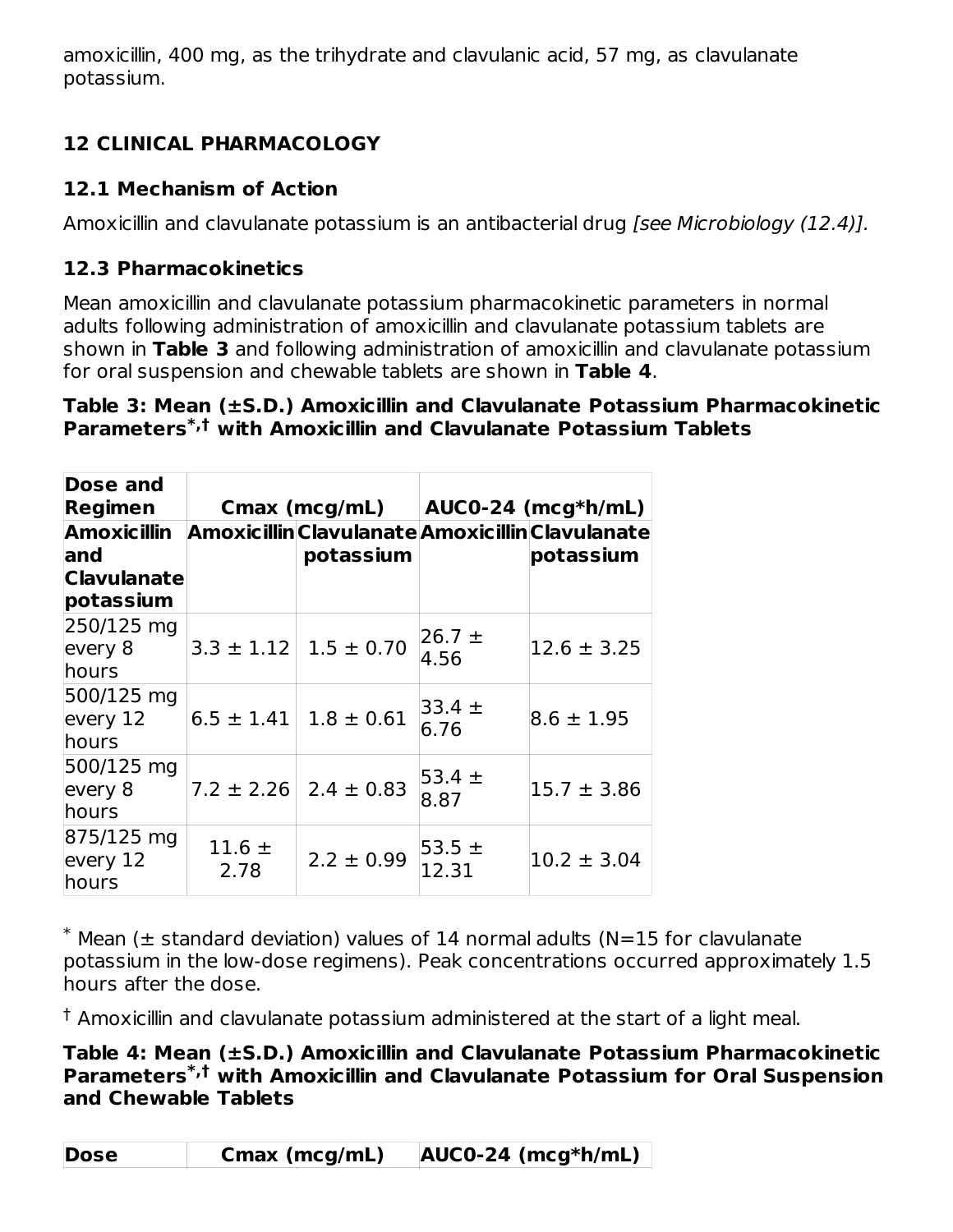| Amoxicillin Amoxicillin Clavulanate Amoxicillin Clavulanate |            |                            |      |                 |
|-------------------------------------------------------------|------------|----------------------------|------|-----------------|
| land                                                        |            | potassium                  |      | potassium       |
| <b>Clavulanate</b>                                          |            |                            |      |                 |
| potassium                                                   |            |                            |      |                 |
| 400/57 mg                                                   | 6.94 $\pm$ | $ 1.10 \pm 0.42 17.29 \pm$ |      | $2.34 \pm 0.94$ |
| (5 mL of                                                    | 1.24       |                            | 2.28 |                 |
| suspension)                                                 |            |                            |      |                 |
| 400/57 mg                                                   | 6.67 $\pm$ | $ 1.03 \pm 0.33 17.24 \pm$ |      | $2.17 \pm 0.73$ |
| $(1$ chewable                                               | 1.37       |                            | 2.64 |                 |
| tablet)                                                     |            |                            |      |                 |

 $*$  Mean ( $\pm$  standard deviation) values of 28 normal adults. Peak concentrations occurred approximately 1 hour after the dose.

 $\dagger$  Amoxicillin and clavulanate potassium administered at the start of a light meal.

Oral administration of 5 mL of 250 mg/62.5 mg/5 mL suspension of amoxicillin and clavulanate potassium or the equivalent dose of 10 mL of 125 mg/31.25 mg/5 mL suspension of amoxicillin and clavulanate potassium provides average peak serum concentrations approximately 1 hour after dosing of 6.9 mcg/mL for amoxicillin and 1.6 mcg/mL for clavulanic acid. The areas under the serum concentration curves obtained during the first 4 hours after dosing were 12.6 mcg·h/mL for amoxicillin and 2.9 mcg·h/mL for clavulanic acid when 5 mL of 250 mg/62.5 mg/5 mL suspension of amoxicillin and clavulanate potassium or equivalent dose of 10 mL of 125 mg/31.25 mg/5 mL suspension of amoxicillin and clavulanate potassium were administered to normal adults. One 250 mg/62.5 mg chewable tablet of amoxicillin and clavulanate potassium or two 125 mg/31.25 mg chewable tablets of amoxicillin and clavulanate potassium are equivalent to 5 mL of 250 mg/62.5 mg/5 mL suspension of amoxicillin and clavulanate potassium and provide similar serum concentrations of amoxicillin and clavulanic acid.

Amoxicillin serum concentrations achieved with amoxicillin and clavulanate potassium are similar to those produced by the oral administration of equivalent doses of amoxicillin alone. Time above the minimum inhibitory concentration of 1 mcg/mL for amoxicillin has been shown to be similar after corresponding every 12 hour and every 8 hour dosing regimens of amoxicillin and clavulanate potassium in adults and children.

## **Absorption**

Dosing in the fasted or fed state has minimal effect on the pharmacokinetics of amoxicillin. While amoxicillin and clavulanate potassium can be given without regard to meals, absorption of clavulanate potassium when taken with food is greater relative to the fasted state. In one study, the relative bioavailability of clavulanate was reduced when amoxicillin and clavulanate potassium was dosed at 30 and 150 minutes after the start of a high-fat breakfast.

## **Distribution**

Neither component in amoxicillin and clavulanate potassium is highly protein-bound; clavulanic acid is approximately 25% bound to human serum and amoxicillin approximately 18% bound.

Amoxicillin diffuses readily into most body tissues and fluids with the exception of the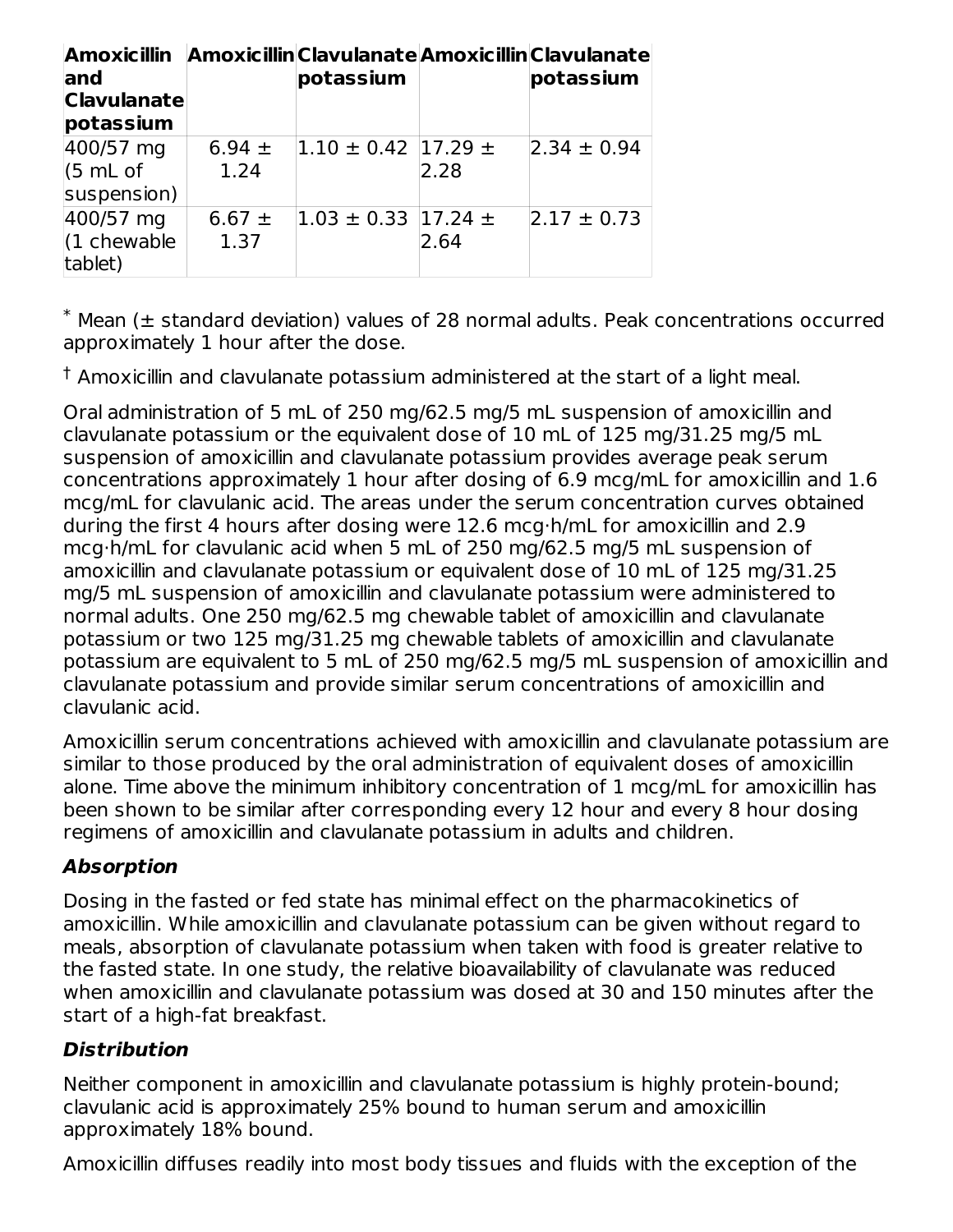brain and spinal fluid.

Two hours after oral administration of a single 35 mg/kg dose of suspension of amoxicillin and clavulanate potassium to fasting children, average concentrations of 3 mcg/mL of amoxicillin and 0.5 mcg/mL of clavulanic acid were detected in middle ear effusions.

#### **Metabolism and Excretion**

The half-life of amoxicillin after the oral administration of amoxicillin and clavulanate potassium is 1.3 hours and that of clavulanic acid is 1 hour.

Approximately 50% to 70% of the amoxicillin and approximately 25% to 40% of the clavulanic acid are excreted unchanged in urine during the first 6 hours after administration of a single 250 mg/125 mg or 500 mg/125 mg tablet of amoxicillin and clavulanate potassium.

#### **12.4 Microbiology**

Amoxicillin is a semisynthetic antibiotic with in vitro bactericidal activity against Grampositive and Gram-negative bacteria. Amoxicillin is, however, susceptible to degradation by beta-lactamases, and therefore, the spectrum of activity does not include organisms which produce these enzymes. Clavulanic acid is a beta-lactam, structurally related to the penicillins, which possesses the ability to inactivate some beta-lactamase enzymes commonly found in microorganisms resistant to penicillins and cephalosporins. In particular, it has good activity against the clinically important plasmid-mediated betalactamases frequently responsible for transferred drug resistance.

The formulation of amoxicillin and clavulanic acid in amoxicillin and clavulanate potassium protects amoxicillin from degradation by some beta-lactamase enzymes and extends the antibiotic spectrum of amoxicillin to include many bacteria normally resistant to amoxicillin.

Amoxicillin and clavulanic acid has been shown to be active against most isolates of the following bacteria, both *in vitro* and in clinical infections as described in the **INDICATIONS AND USAGE** section.

Gram-positive bacteria

Staphylococcus aureus

Gram-negative bacteria

Enterobacter species

Escherichia coli

Haemophilus influenzae

Klebsiella species

#### Moraxella catarrhalis

The following in vitro data are available, **but their clinical significance is unknown**. At least 90 percent of the following bacteria exhibit an *in vitro* minimum inhibitory concentration (MIC) less than or equal to the susceptible breakpoint for amoxicillin and clavulanic acid. However, the efficacy of amoxicillin and clavulanic acid in treating clinical infections due to these bacteria **has not been** established in adequate and well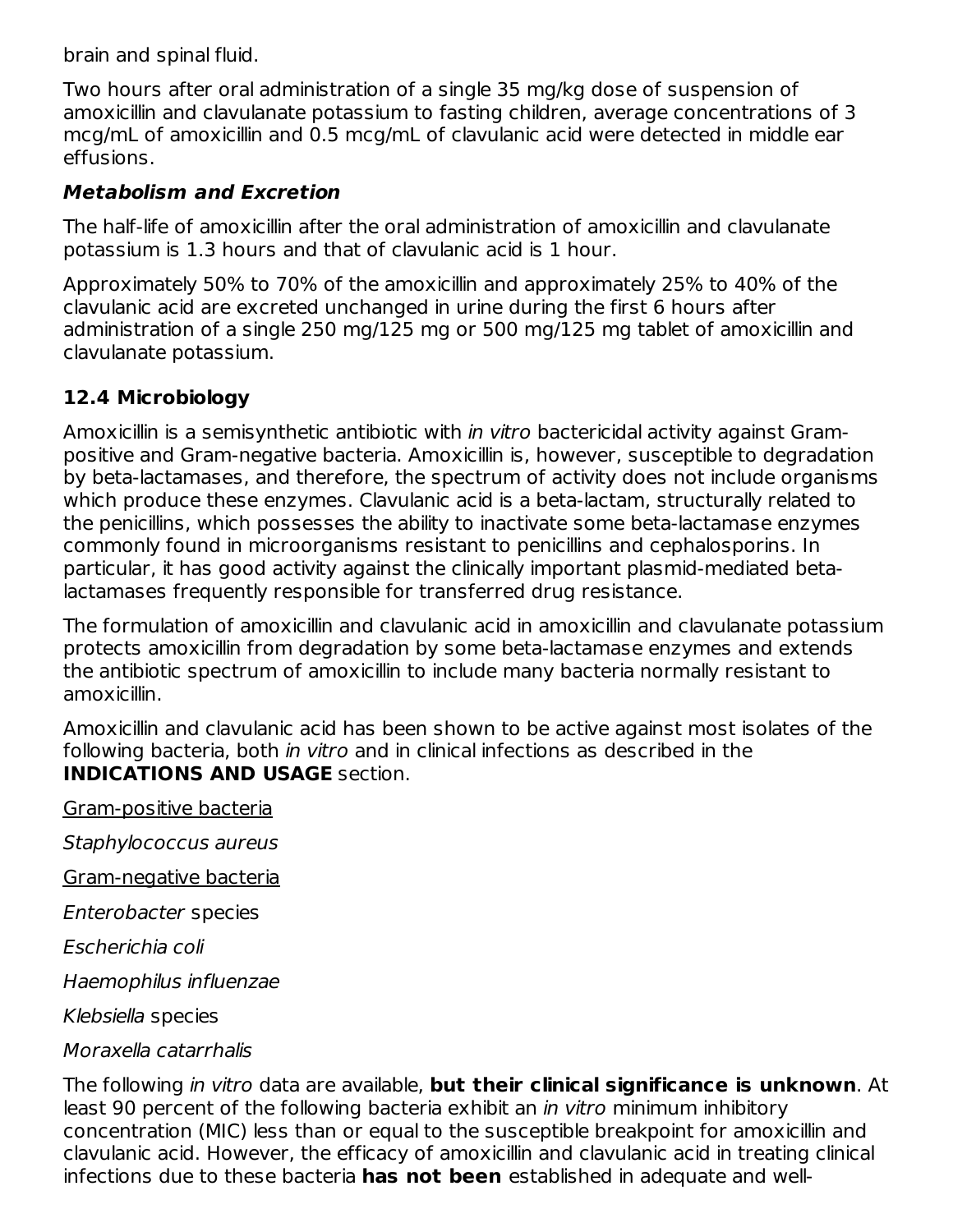controlled clinical trials.

Gram-positive bacteria

Enterococcus faecalis

Staphylococcus epidermidis

Staphylococcus saprophyticus

Streptococcus pneumoniae

Streptococcus pyogenes

Viridans group Streptococcus

Gram-negative bacteria

Eikenella corrodens

Proteus mirabilis

Anaerobic bacteria

Bacteroides species including Bacteroides fragilis

Fusobacterium species

Peptostreptococcus species

#### **Susceptibility Testing**

For specific information regarding susceptibility test interpretive criteria and associated test methods and quality control standards recognized by FDA for this drug, please see: https://www.fda.gov/STIC.

## **13 NONCLINICAL TOXICOLOGY**

#### **13.1 Carcinogenesis, Mutagenesis, Impairment of Fertility**

Long-term studies in animals have not been performed to evaluate carcinogenic potential.

Amoxicillin and clavulanate potassium (4:1 ratio formulation of amoxicillin:clavulanate) was non-mutagenic in the Ames bacterial mutation assay, and the yeast gene conversion assay. Amoxicillin and clavulanate potassium was weakly positive in the mouse lymphoma assay, but the trend toward increased mutation frequencies in this assay occurred at doses that were also associated with decreased cell survival. Amoxicillin and clavulanate potassium was negative in the mouse micronucleus test, and in the dominant lethal assay in mice. Potassium clavulanate alone was tested in the Ames bacterial mutation assay and in the mouse micronucleus test, and was negative in each of these assays.

Amoxicillin and clavulanate potassium (2:1 ratio formulation of amoxicillin:clavulanate) at oral doses of up to 1,200 mg/kg/day was found to have no effect on fertility and reproductive performance in rats. Based on body surface area, this dose of amoxicillin is approximately 4 times the maximum recommended adult human oral dose (875 mg every 12 hours). For clavulanate, the dose multiple is approximately 9 times higher than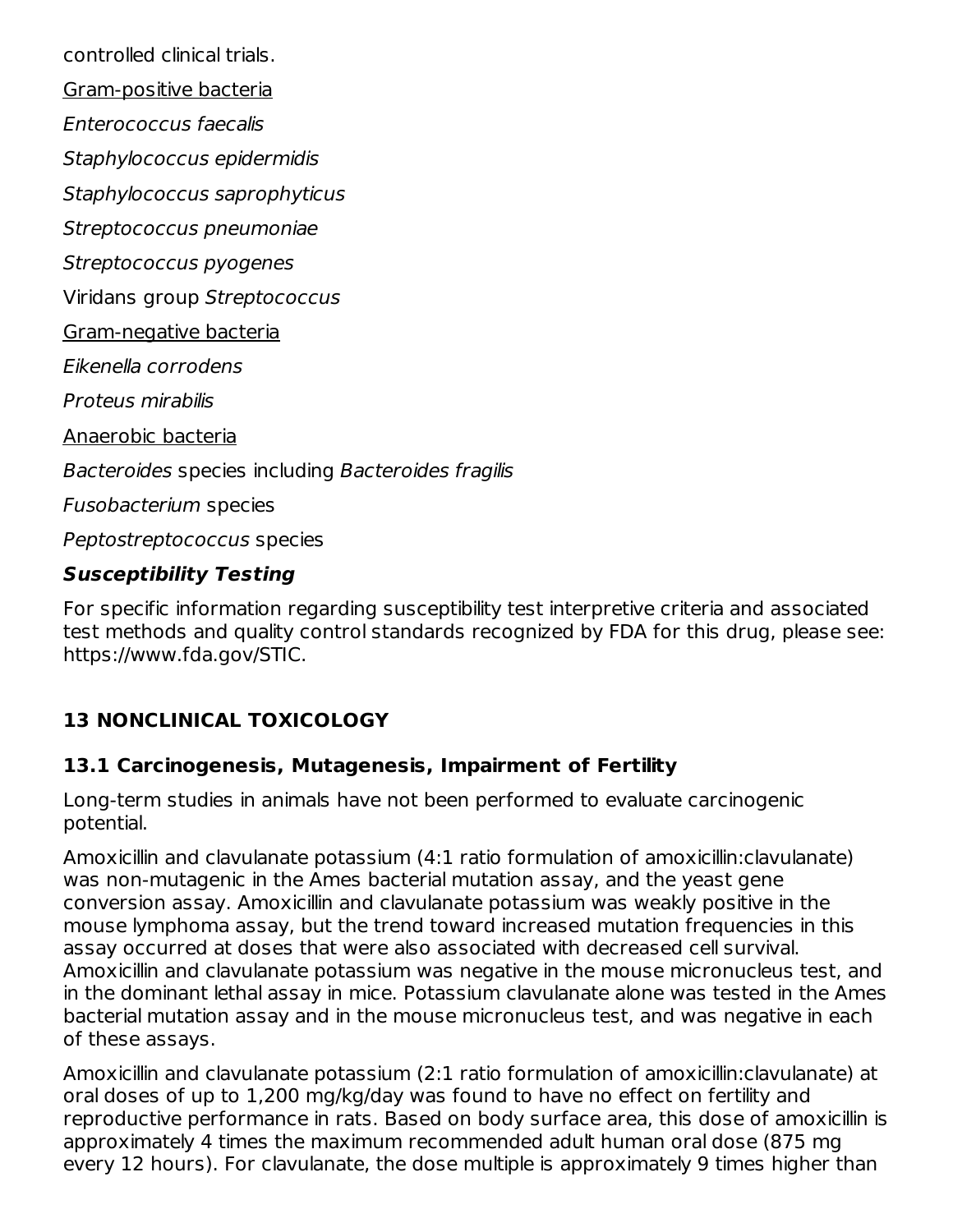the maximum recommended adult human oral dose (125 mg every 8 hours), also based on body surface area.

## **14 CLINICAL STUDIES**

## **14.1 Lower Respiratory Tract and Complicated Urinary Tract Infections**

Data from 2 pivotal trials in 1,191 patients treated for either lower respiratory tract infections or complicated urinary tract infections compared a regimen of 875 mg/125 mg tablets of amoxicillin and clavulanate potassium every 12 hours to 500 mg/125 mg tablets of amoxicillin and clavulanate potassium dosed every 8 hours (584 and 607 patients, respectively). Comparable efficacy was demonstrated between the every 12 hours and every 8 hours dosing regimens. There was no significant difference in the percentage of adverse events in each group. The most frequently reported adverse event was diarrhea; incidence rates were similar for the 875 mg/125 mg every 12 hours and 500 mg/125 mg every 8 hours dosing regimens (15% and 14%, respectively); however, there was a statistically significant difference ( $p < 0.05$ ) in rates of severe diarrhea or withdrawals with diarrhea between the regimens: 1% for 875 mg/125 mg every 12 hours regimen versus 2% for the 500 mg/125 mg every 8 hours regimen.

In one of these pivotal trials, patients with either pyelonephritis ( $n = 361$ ) or a complicated urinary tract infection (i.e., patients with abnormalities of the urinary tract that predispose to relapse of bacteriuria following eradication,  $n = 268$ ) were randomized (1:1) to receive either 875 mg/125 mg tablets of amoxicillin and clavulanate potassium every 12 hours ( $n = 308$ ) or 500 mg/125 mg tablets of amoxicillin and clavulanate potassium every 8 hours ( $n = 321$ ).

The number of bacteriologically evaluable patients was comparable between the two dosing regimens. Amoxicillin and clavulanate potassium produced comparable bacteriological success rates in patients assessed 2 to 4 days immediately following end of therapy. The bacteriologic efficacy rates were comparable at one of the follow-up visits (5 to 9 days post-therapy) and at a late post-therapy visit (in the majority of cases, this was 2 to 4 weeks post-therapy), as seen in **Table 7**.

| <b>Time Post</b><br><b>Therapy</b> | 875 mg/125 mg<br>every 12 hours<br>% (n) | 500 mg/125 mg<br>every 8 hours<br>% (n) |  |  |
|------------------------------------|------------------------------------------|-----------------------------------------|--|--|
| 2 to 4 days                        | 81% (58)                                 | 80% (54)                                |  |  |
| 5 to 9 days                        | 58% (41)                                 | 52% (52)                                |  |  |
| 2 to 4 weeks                       | 52% (101)                                | 55% (104)                               |  |  |

As noted before, though there was no significant difference in the percentage of adverse events in each group, there was a statistically significant difference in rates of severe diarrhea or withdrawals with diarrhea between the regimens.

## **14.2 Acute Bacterial Otitis Media and Diarrhea in Pediatric Patients**

One US/Canadian clinical trial was conducted which compared 45/6.4 mg/kg/day (divided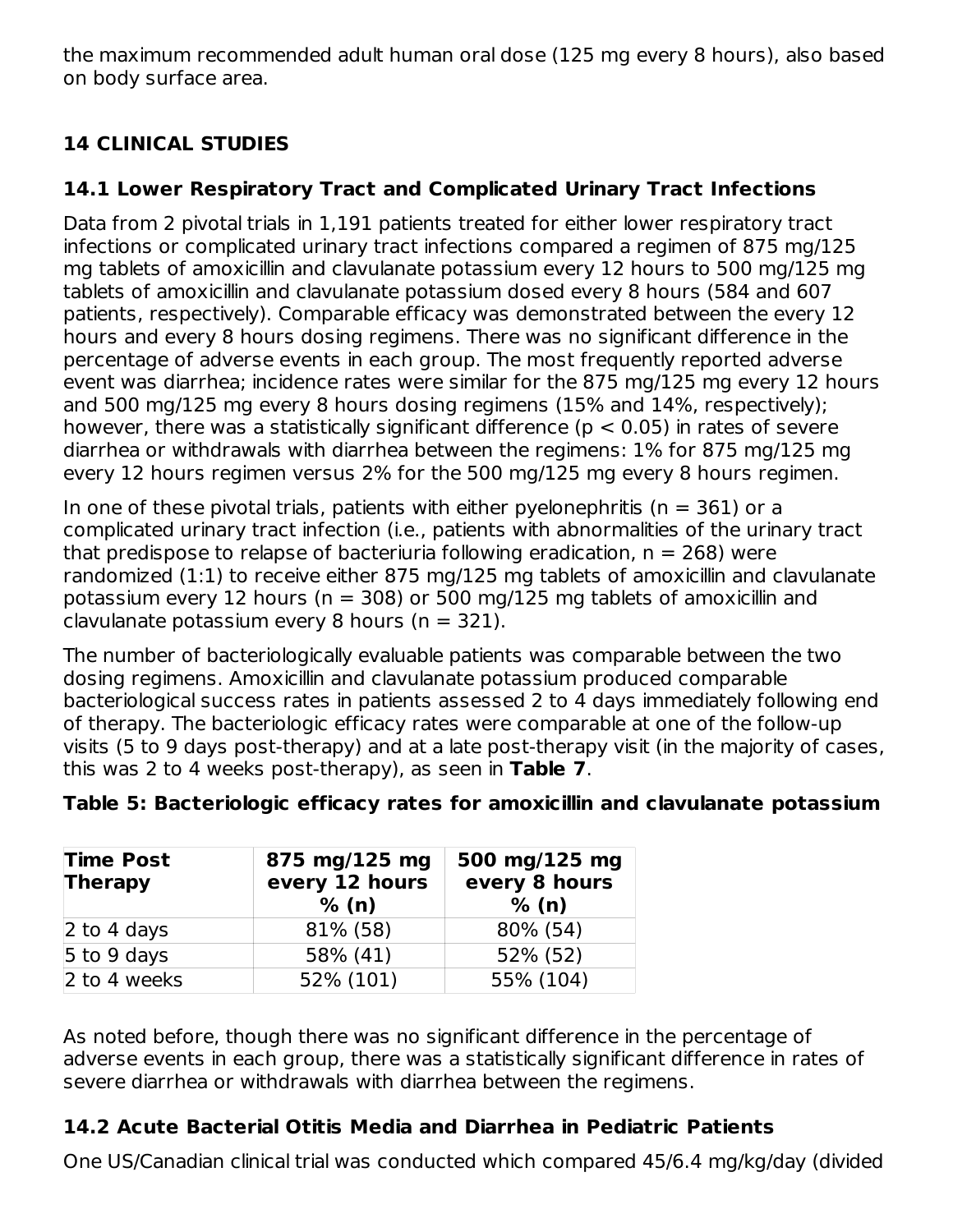every 12 hours) of amoxicillin and clavulanate potassium for 10 days versus 40/10 mg/kg/day (divided every 8 hours) of amoxicillin and clavulanate potassium for 10 days in the treatment of acute otitis media. Only the suspension formulations were used in this trial. A total of 575 pediatric patients (aged 2 months to 12 years) were enrolled, with an even distribution among the 2 treatment groups and a comparable number of patients were evaluable (i.e.,  $\geq$  84%) per treatment group. Otitis media-specific criteria were required for eligibility and a strong correlation was found at the end of therapy and follow-up between these criteria and physician assessment of clinical response. The clinical efficacy rates at the end of therapy visit (defined as 2 to 4 days after the completion of therapy) and at the follow-up visit (defined as 22 to 28 days postcompletion of therapy) were comparable for the 2 treatment groups, with the following cure rates obtained for the evaluable patients: At end of therapy, 87% ( $n = 265$ ) and 82% (n = 260) for 45 mg/kg/day every 12 hours and 40 mg/kg/day every 8 hours, respectively. At follow-up, 67% ( $n = 249$ ) and 69% ( $n = 243$ ) for 45 mg/kg/day every 12 hours and 40 mg/kg/day every 8 hours, respectively.

Diarrhea was defined as either: (a) 3 or more watery or 4 or more loose/watery stools in 1 day; OR (b) 2 watery stools per day or 3 loose/watery stools per day for 2 consecutive days. The incidence of diarrhea was significantly lower in patients who received the every 12 hours regimen compared to patients who received the every 8 hours regimen (14% and 34%, respectively). In addition, the number of patients with either severe diarrhea or who were withdrawn with diarrhea was significantly lower in the every 12 hours treatment group (3% and 8% for the every 12 hours/10 day and every 8 hours/10 day, respectively). In the every 12 hours treatment group, 3 patients (1%) were withdrawn with an allergic reaction, while 1 patient in the every 8 hours group was withdrawn for this reason. The number of patients with a candidal infection of the diaper area was 4% and 6% for the every 12 hours and every 8 hours groups, respectively.

#### **15 REFERENCES**

1 Swanson-Biearman B, Dean BS, Lopez G, Krenzelok EP. The effects of penicillin and cephalosporin ingestions in children less than six years of age. Vet Hum Toxicol. 1988; 30: 66-67.

## **16 HOW SUPPLIED/STORAGE AND HANDLING**

#### **Tablets**

Amoxicillin and clavulanate potassium tablets, USP 500 mg/125 mg are white to off-white oblong film coated tablets with beveled edges, debossed with 500/125 on one side and AMC on the other side. They are supplied in plastic bottles of 20 and 100 (with desiccant) as under:

NDC 66685-1002-0 bottles of 20 tablets NDC 66685-1002-2 bottles of 100 tablets

Amoxicillin and clavulanate potassium tablets, USP 875 mg/125 mg are white to off-white oblong film coated tablets with beveled edges, scored and debossed with 875/125 on one side and AMC on the other side. They are supplied in plastic bottles of 20 and 100 (with desiccant) as under: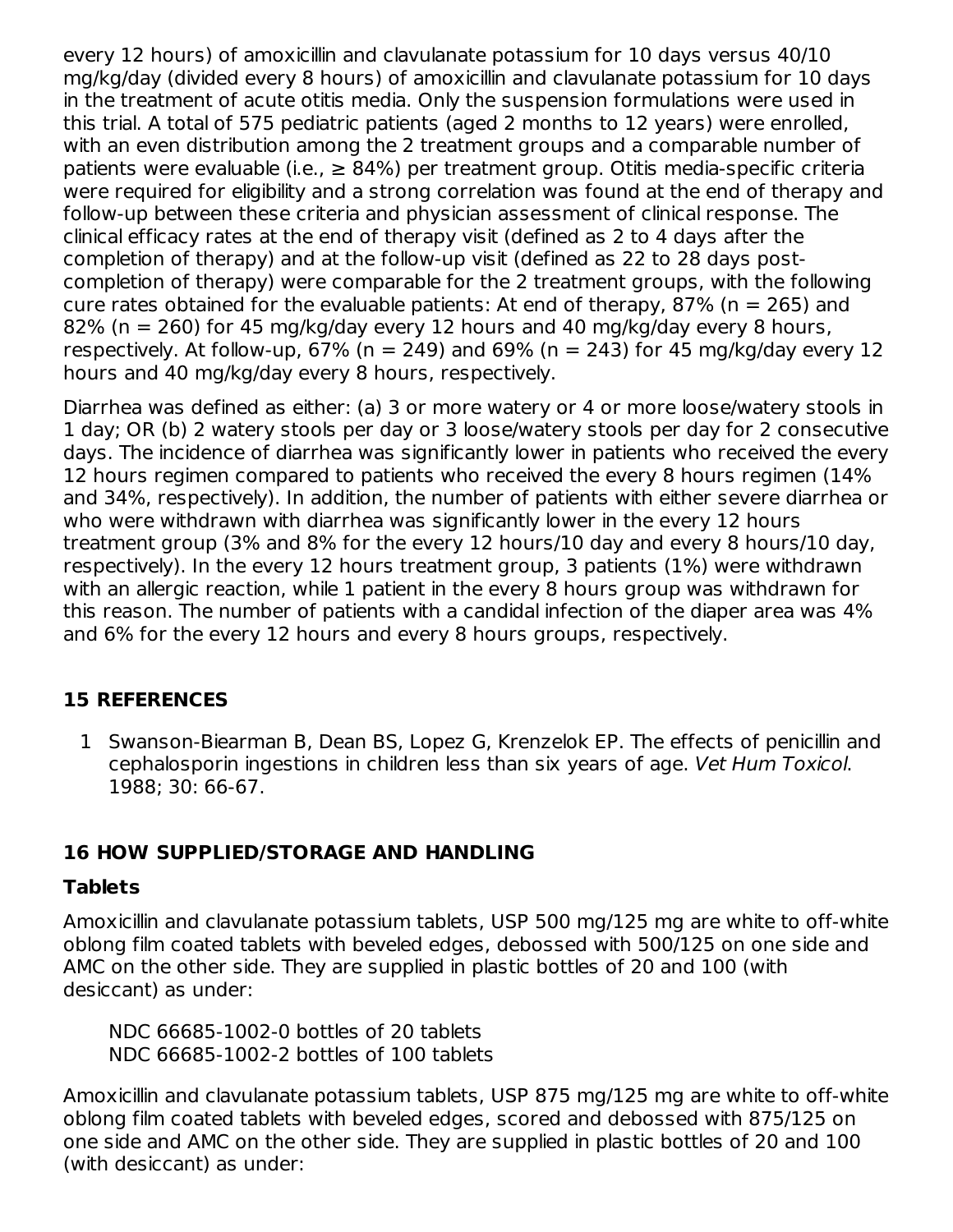NDC 66685-1001-0 bottles of 20 tablets NDC 66685-1001-1 bottles of 100 tablets

#### **Oral Suspension**

Amoxicillin and clavulanate potassium for oral suspension, USP 200 mg/28.5 mg per 5 mL (each 5 mL of reconstituted caramel-orange-raspberry-flavored suspension contains 200 mg amoxicillin and 28.5 mg clavulanic acid as the potassium salt) are supplied as under:

NDC 66685-1011-0 50 mL bottle NDC 66685-1011-1 75 mL bottle NDC 66685-1011-2 100 mL bottle

Amoxicillin and clavulanate potassium for oral suspension, USP 400 mg/57 mg per 5 mL (each 5 mL of reconstituted caramel-orange-raspberry-flavored suspension contains 400 mg amoxicillin and 57 mg clavulanic acid as the potassium salt) are supplied as under:

NDC 66685-1012-0 50 mL bottle NDC 66685-1012-1 75 mL bottle NDC 66685-1012-2 100 mL bottle

Store at 20° to 25°C (68° to 77°F) [See USP Controlled Room Temperature]. Dispense in tightly closed, moisture-proof containers.

Store reconstituted suspension under refrigeration. Discard unused suspension after 10 days. Keep out of the reach of children.

#### **17 PATIENT COUNSELING INFORMATION**

#### **17.1 Information for Patients**

Patients should be informed that amoxicillin and clavulanate potassium may be taken every 8 hours or every 12 hours, depending on the dose prescribed. Each dose should be taken with a meal or snack to reduce the possibility of gastrointestinal upset.

Patients should be counseled that antibacterial drugs, including amoxicillin and clavulanate potassium, should only be used to treat bacterial infections. They do not treat viral infections (e.g., the common cold). When amoxicillin and clavulanate potassium is prescribed to treat a bacterial infection, patients should be told that although it is common to feel better early in the course of therapy, the medication should be taken exactly as directed. Skipping doses or not completing the full course of therapy may: (1) decrease the effectiveness of the immediate treatment, and (2) increase the likelihood that bacteria will develop resistance and will not be treatable by amoxicillin and clavulanate potassium or other antibacterial drugs in the future.

Counsel patients that diarrhea is a common problem caused by antibacterials, and it usually ends when the antibacterial is discontinued. Sometimes after starting treatment with antibacterials, patients can develop watery and bloody stools (with or without stomach cramps and fever) even as late as 2 or more months after having taken their last dose of the antibacterial. If diarrhea is severe or lasts more than 2 or 3 days,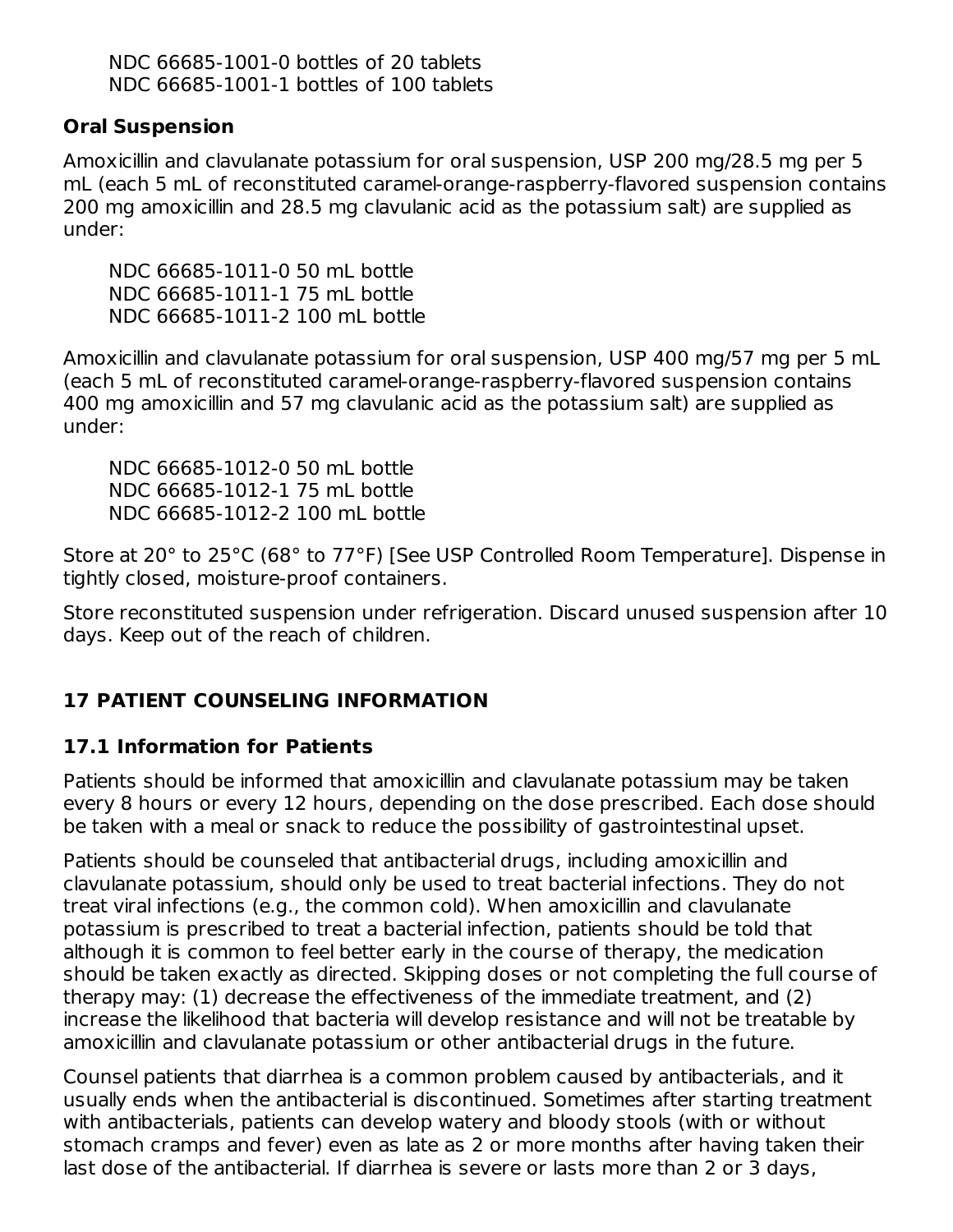patients should contact their physician.

Patients should be advised to keep suspension refrigerated. Shake well before using. When dosing a child with the suspension (liquid) of amoxicillin and clavulanate potassium, use a dosing spoon or medicine dropper. Be sure to rinse the spoon or dropper after each use. Bottles of suspension of amoxicillin and clavulanate potassium may contain more liquid than required. Follow your doctor's instructions about the amount to use and the days of treatment your child requires. Discard any unused medicine.

Patients should be aware that amoxicillin and clavulanate potassium contains a penicillin class drug product that can cause allergic reactions in some individuals.

CLINITEST is a registered trademark of Miles, Inc.

Manufactured in Slovenia by

Lek Pharmaceuticals d.d. for

Sandoz Inc., Princeton, NJ 08540

#### **PRINCIPAL DISPLAY PANEL**

**NDC** 66685-1001-0

#### **Amoxicillin and Clavulanate Potassium Tablets, USP**

**875 mg/125 mg**

**AMOXICILLIN**, **875 mg**, as the trihydrate

#### **CLAVULANIC ACID, 125 MG**, as clavulanate potassium

**Rx only**

**20 tablets**



## **PRINCIPAL DISPLAY PANEL**

**NDC** 66685-1002-0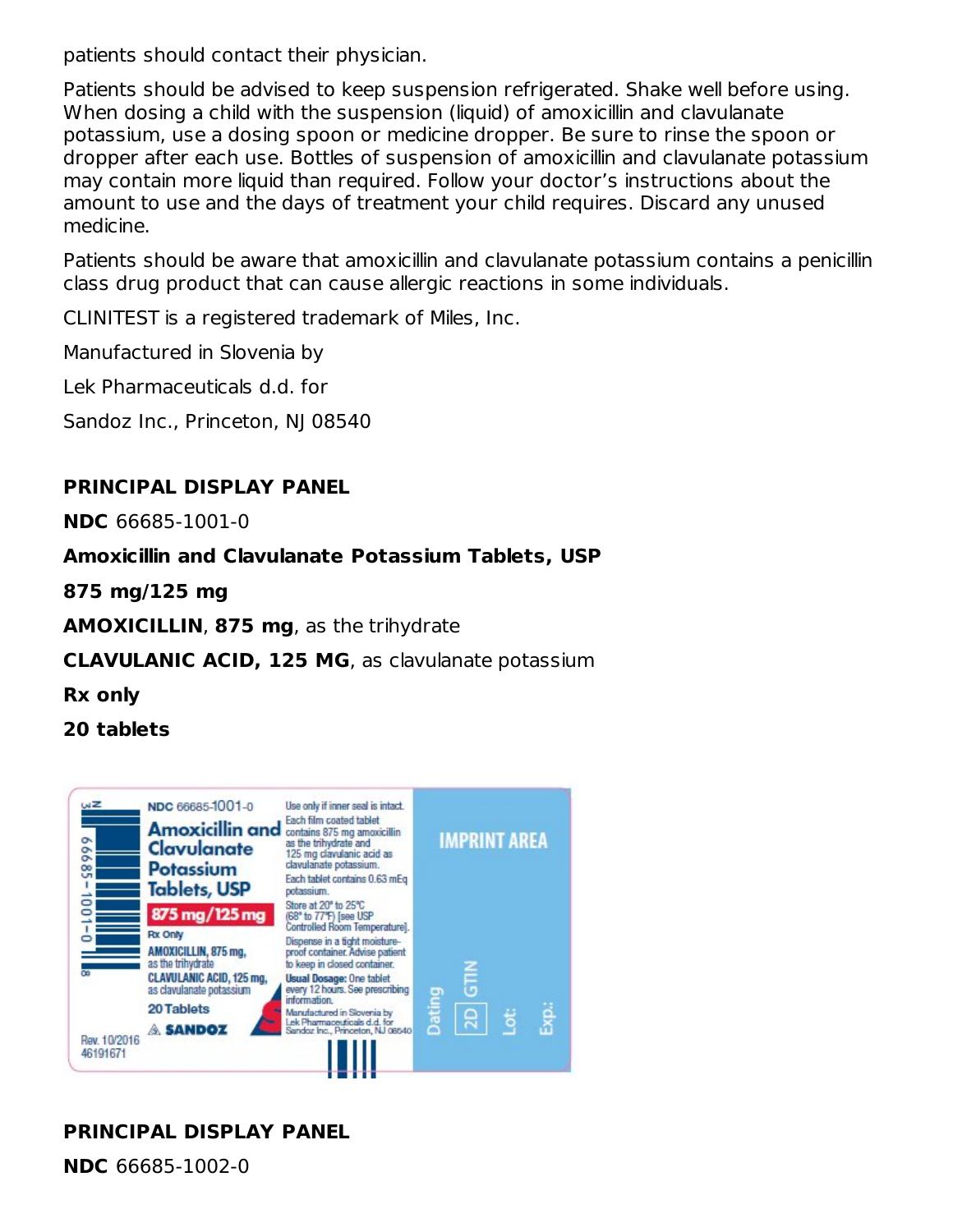#### **Amoxicillin and Clavulanate Potassium Tablets, USP**

#### **500 mg/125 mg**

**AMOXICILLIN**, **500 mg**, as the trihydrate

**CLAVULANIC ACID, 125 MG**, as clavulanate potassium

#### **Rx only**

**20 tablets**



## **PRINCIPAL DISPLAY PANEL**

**NDC** 66685-1011-0

#### **Amoxicillin and Clavulanate Potassium for Oral Suspension, USP**

#### **200 mg/28.5 mg per 5 mL**

When reconstituted, each 5 mL contains:

**AMOXICILLIN**, **200 mg**, as the trihydrate

#### **CLAVULANIC ACID, 28.5 mg**, as clavulanate potassium

#### **Rx only**

50 mL (when reconstituted)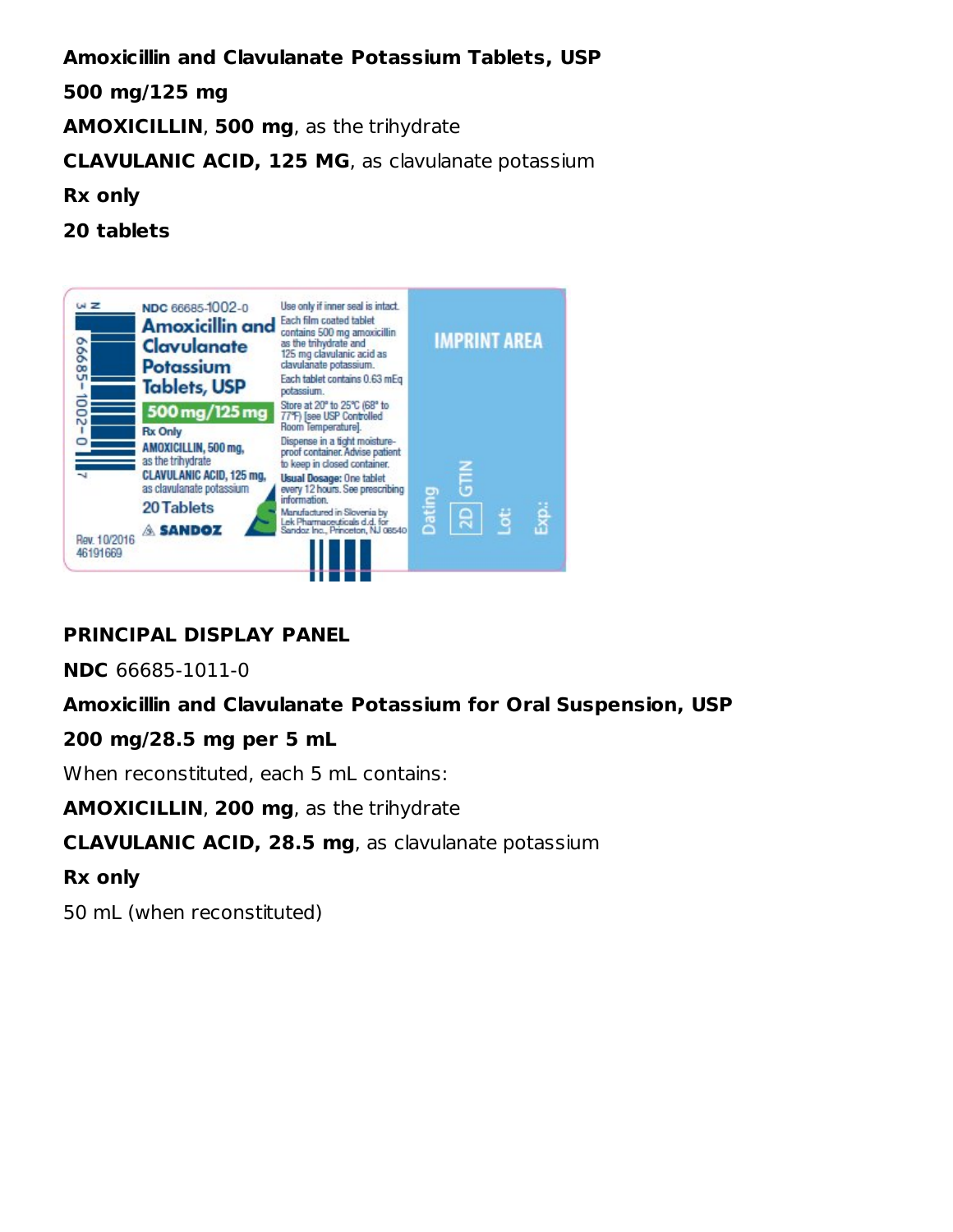

## **PRINCIPAL DISPLAY PANEL**

**NDC** 66685-1012-0

#### **Amoxicillin and Clavulanate Potassium for Oral Suspension, USP**

#### **400 mg/57 mg per 5 mL**

When reconstituted, each 5 mL contains:

**AMOXICILLIN**, **400 mg**, as the trihydrate

**CLAVULANIC ACID, 57 mg**, as clavulanate potassium

**Rx only**

50 mL (when reconstituted)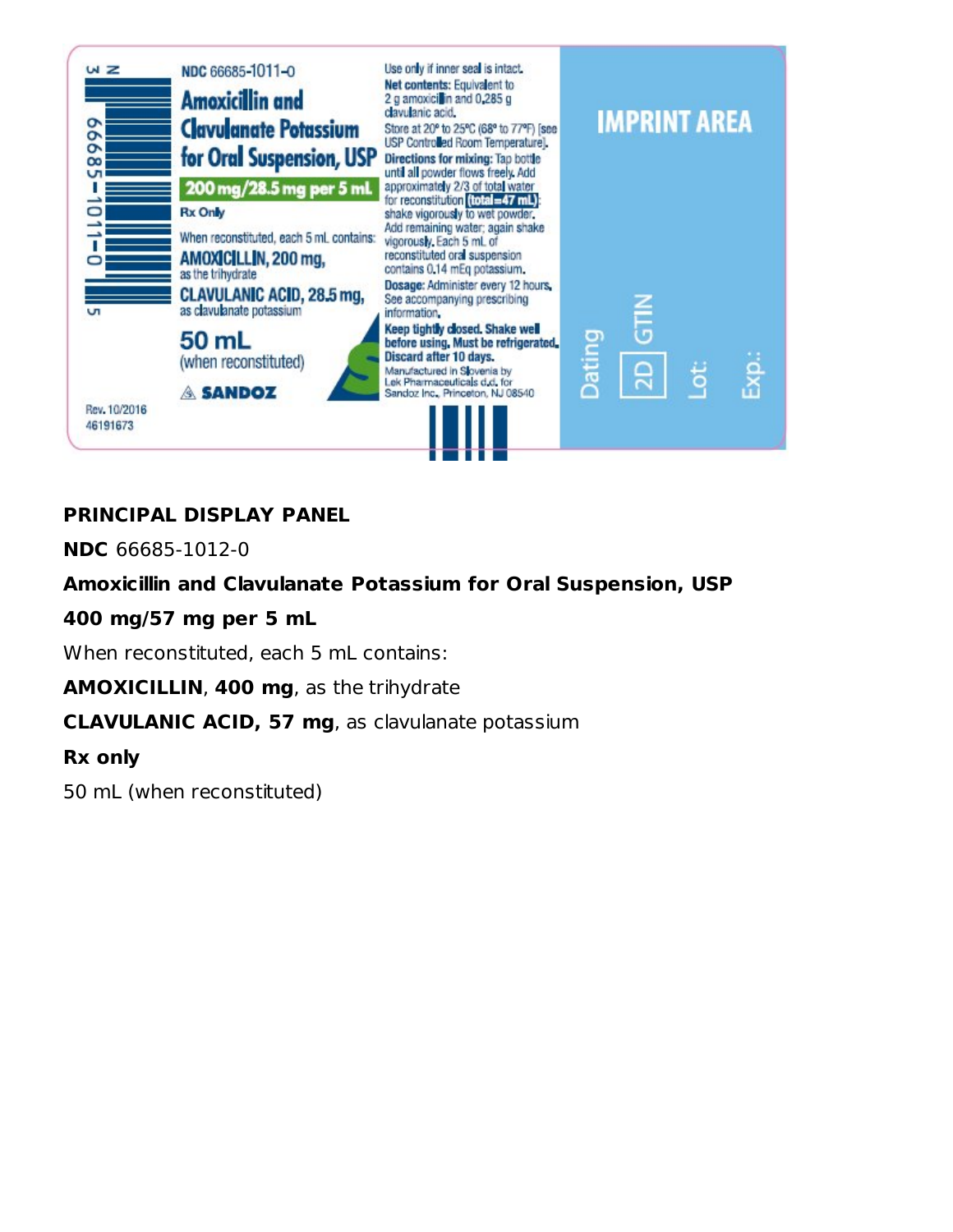

#### **AMOXICILLIN AND CLAVULANATE POTASSIUM** amoxicillin and clavulanate potassium tablet, film coated **Product Information Product Type** HUMAN PRESCRIPTION DRUG **Item Code (Source)** NDC:66685-1002 **Route of Administration** ORAL **Active Ingredient/Active Moiety Ingredient Name Basis of Strength Strength AMOXICILLIN** (UNII: 804826J2HU) (AMOXICILLIN ANHYDROUS - UNII:9EM05410Q9) AMOXICILLIN ANHYDROUS 500 mg **CLAVULANATE POTASSIUM** (UNII: Q42OMW3AT8) (CLAVULANIC ACID - UNII:23521W1S24) CLAVULANIC ACID 125 mg **Inactive Ingredients Ingredient Name Strength Strength SILICON DIOXIDE** (UNII: ETJ7Z6XBU4) **CROSCARMELLOSE SODIUM** (UNII: M28OL1HH48) **CROSPOVIDONE (15 MPA.S AT 5%)** (UNII: 68401960MK) **ETHYLCELLULOSE, UNSPECIFIED** (UNII: 7Z8S9VYZ4B) **HYDROXYPROPYL CELLULOSE (1600000 WAMW)** (UNII: RFW2ET671P) **MAGNESIUM STEARATE** (UNII: 70097M6I30) **MICROCRYSTALLINE CELLULOSE** (UNII: OP1R32D61U) **POLYSORBATE 80** (UNII: 6OZP39ZG8H) **TALC** (UNII: 7SEV7J4R1U) **TITANIUM DIOXIDE** (UNII: 15FIX9V2JP)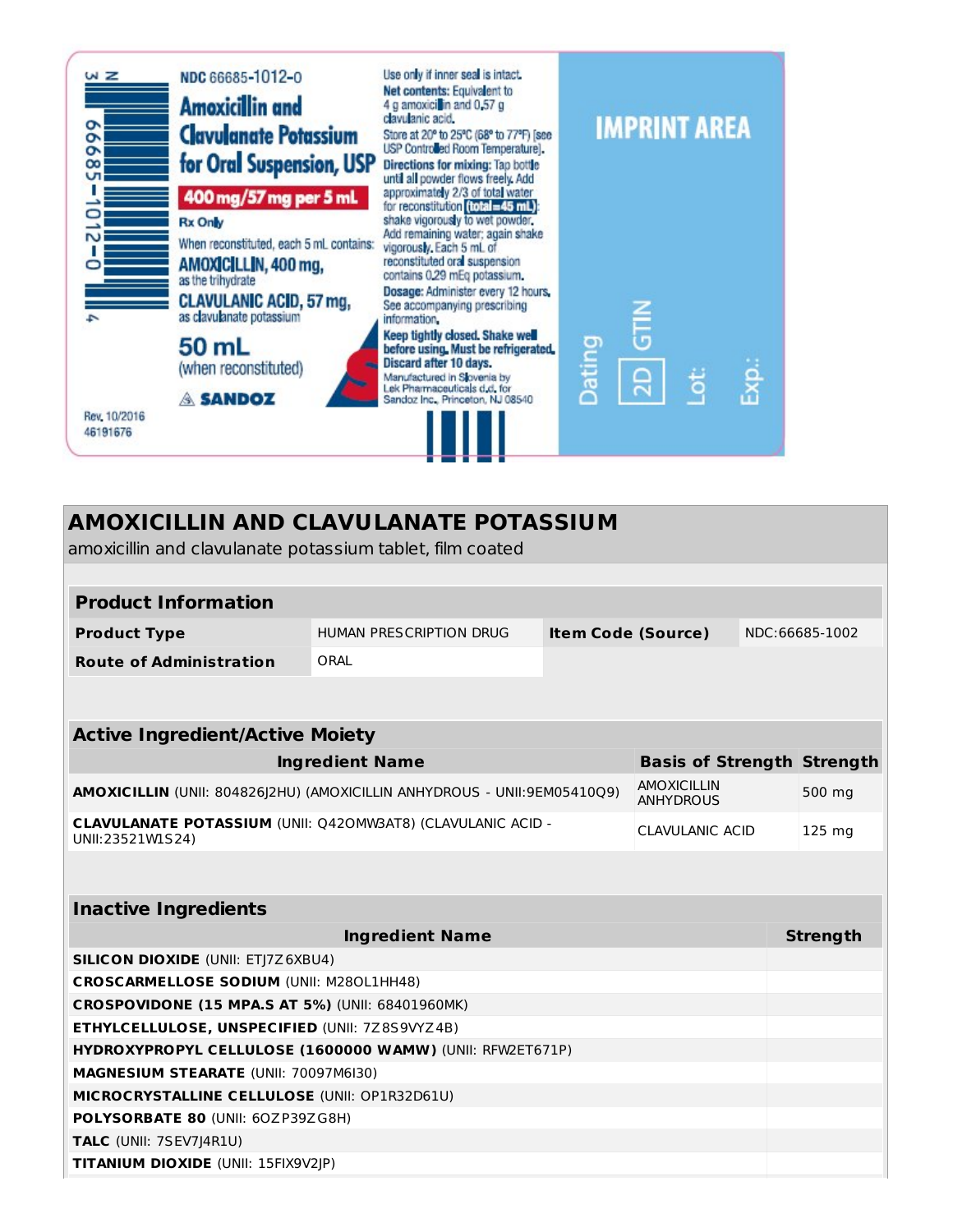| <b>TRIETHYL CITRATE (UNII: 8Z96QXD6UM)</b>                |                                                                                                      |               |                                                           |                                                         |                                       |          |                                     |
|-----------------------------------------------------------|------------------------------------------------------------------------------------------------------|---------------|-----------------------------------------------------------|---------------------------------------------------------|---------------------------------------|----------|-------------------------------------|
|                                                           |                                                                                                      |               |                                                           |                                                         |                                       |          |                                     |
|                                                           | <b>Product Characteristics</b>                                                                       |               |                                                           |                                                         |                                       |          |                                     |
|                                                           | Color                                                                                                | WHITE (WHITE) |                                                           | <b>Score</b>                                            |                                       | no score |                                     |
|                                                           | <b>Shape</b>                                                                                         | OVAL (OVAL)   |                                                           | <b>Size</b>                                             |                                       | 13mm     |                                     |
|                                                           | <b>Flavor</b>                                                                                        |               |                                                           | <b>Imprint Code</b>                                     |                                       |          | 500125;AMC                          |
|                                                           | <b>Contains</b>                                                                                      |               |                                                           |                                                         |                                       |          |                                     |
|                                                           |                                                                                                      |               |                                                           |                                                         |                                       |          |                                     |
|                                                           | <b>Packaging</b>                                                                                     |               |                                                           |                                                         |                                       |          |                                     |
| #                                                         | <b>Item Code</b>                                                                                     |               | <b>Package Description</b>                                |                                                         | <b>Marketing Start</b><br><b>Date</b> |          | <b>Marketing End</b><br><b>Date</b> |
| $\mathbf{1}$                                              | NDC:66685-<br>1002-2                                                                                 | Product       | 100 in 1 BOTTLE; Type 0: Not a Combination                |                                                         | 11/27/2002                            |          |                                     |
| $\overline{2}$                                            | NDC:66685-<br>1002-0                                                                                 | Product       |                                                           | 20 in 1 BOTTLE; Type 0: Not a Combination<br>11/27/2002 |                                       |          |                                     |
|                                                           |                                                                                                      |               |                                                           |                                                         |                                       |          |                                     |
|                                                           | <b>Marketing Information</b>                                                                         |               |                                                           |                                                         |                                       |          |                                     |
|                                                           |                                                                                                      |               |                                                           |                                                         |                                       |          |                                     |
|                                                           | <b>Marketing</b><br>Category                                                                         |               | <b>Application Number or Monograph</b><br><b>Citation</b> |                                                         | <b>Marketing Start</b><br><b>Date</b> |          | <b>Marketing End</b><br><b>Date</b> |
|                                                           | <b>ANDA</b>                                                                                          | ANDA065117    |                                                           |                                                         | 11/27/2002                            |          |                                     |
|                                                           |                                                                                                      |               |                                                           |                                                         |                                       |          |                                     |
|                                                           |                                                                                                      |               |                                                           |                                                         |                                       |          |                                     |
| <b>AMOXICILLIN AND CLAVULANATE POTASSIUM</b>              |                                                                                                      |               |                                                           |                                                         |                                       |          |                                     |
| amoxicillin and clavulanate potassium tablet, film coated |                                                                                                      |               |                                                           |                                                         |                                       |          |                                     |
|                                                           |                                                                                                      |               |                                                           |                                                         |                                       |          |                                     |
| <b>Product Information</b>                                |                                                                                                      |               |                                                           |                                                         |                                       |          |                                     |
|                                                           | <b>HUMAN PRESCRIPTION DRUG</b><br>NDC:66685-1001<br><b>Item Code (Source)</b><br><b>Product Type</b> |               |                                                           |                                                         |                                       |          |                                     |

| <b>Active Ingredient/Active Moiety</b>                                                 |                                   |                  |  |
|----------------------------------------------------------------------------------------|-----------------------------------|------------------|--|
| <b>Ingredient Name</b>                                                                 | <b>Basis of Strength Strength</b> |                  |  |
| AMOXICILLIN (UNII: 804826]2HU) (AMOXICILLIN ANHYDROUS - UNII:9EM05410Q9)               | AMOXICILLIN<br><b>ANHYDROUS</b>   | 875 mg           |  |
| <b>CLAVULANATE POTASSIUM (UNII: Q420MW3AT8) (CLAVULANIC ACID -</b><br>UNII:23521W1S24) | CLAVULANIC ACID                   | $125 \text{ mg}$ |  |
|                                                                                        |                                   |                  |  |

**Route of Administration** ORAL

| <b>Inactive Ingredients</b>                               |                 |
|-----------------------------------------------------------|-----------------|
| <b>Ingredient Name</b>                                    | <b>Strength</b> |
| <b>SILICON DIOXIDE (UNII: ETI7Z6XBU4)</b>                 |                 |
| <b>CROSCARMELLOSE SODIUM (UNII: M280L1HH48)</b>           |                 |
| <b>CROSPOVIDONE (15 MPA.S AT 5%) (UNII: 68401960MK)</b>   |                 |
| <b>ETHYLCELLULOSE, UNSPECIFIED (UNII: 7Z8S9VYZ4B)</b>     |                 |
| HYDROXYPROPYL CELLULOSE (1600000 WAMW) (UNII: RFW2ET671P) |                 |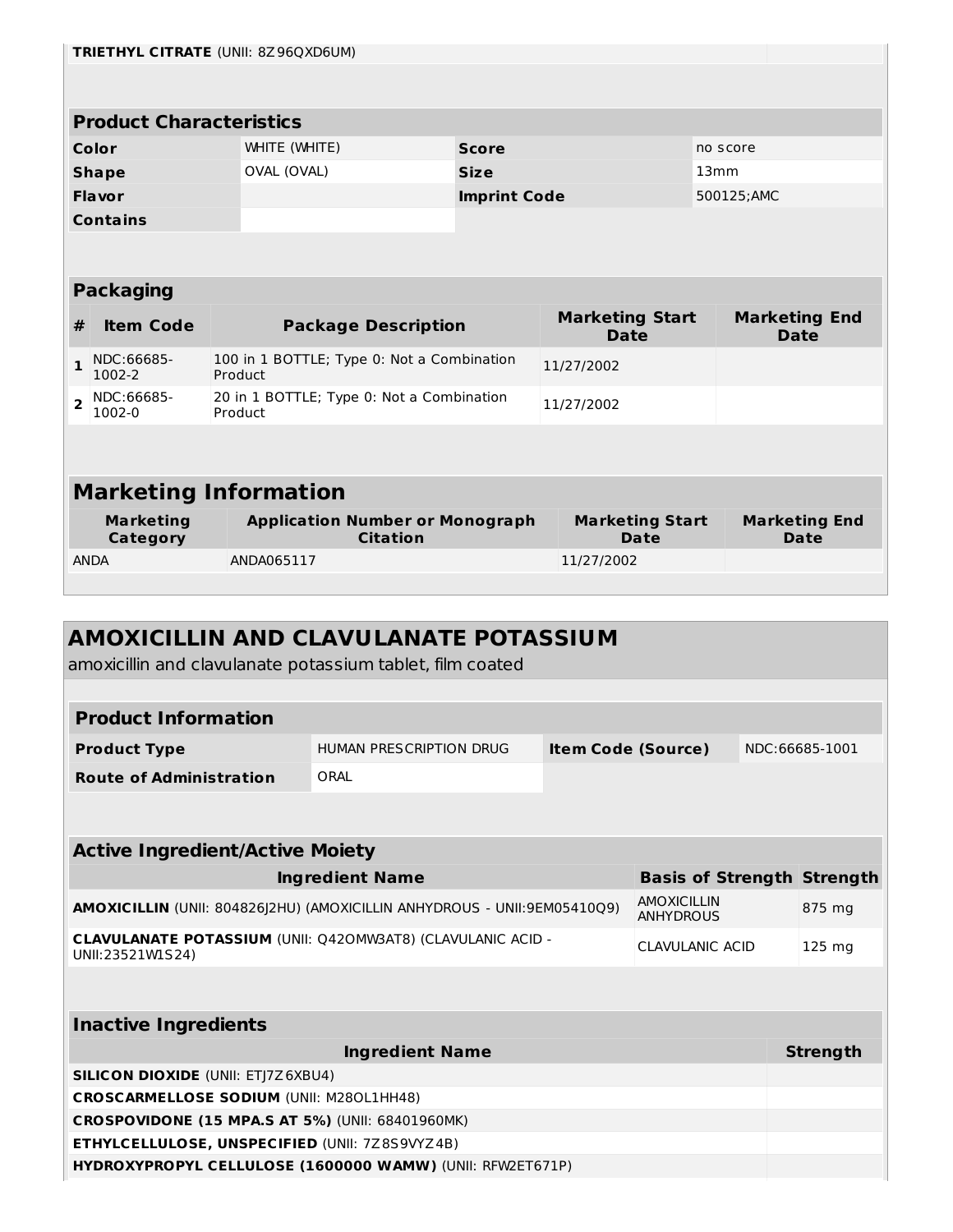|                                        | <b>MAGNESIUM STEARATE (UNII: 70097M6I30)</b>              |                     |                                       |                                     |
|----------------------------------------|-----------------------------------------------------------|---------------------|---------------------------------------|-------------------------------------|
|                                        | MICROCRYSTALLINE CELLULOSE (UNII: OP1R32D61U)             |                     |                                       |                                     |
|                                        | POLYSORBATE 80 (UNII: 60ZP39ZG8H)                         |                     |                                       |                                     |
| TALC (UNII: 7SEV7J4R1U)                |                                                           |                     |                                       |                                     |
| TITANIUM DIOXIDE (UNII: 15FIX9V2JP)    |                                                           |                     |                                       |                                     |
|                                        | TRIETHYL CITRATE (UNII: 8Z96QXD6UM)                       |                     |                                       |                                     |
|                                        |                                                           |                     |                                       |                                     |
| <b>Product Characteristics</b>         |                                                           |                     |                                       |                                     |
| Color                                  | WHITE (WHITE)                                             | <b>Score</b>        |                                       | no score                            |
| <b>Shape</b>                           | OVAL (OVAL)                                               | <b>Size</b>         |                                       | 13mm                                |
| <b>Flavor</b>                          |                                                           | <b>Imprint Code</b> |                                       | 875125;AMC                          |
| <b>Contains</b>                        |                                                           |                     |                                       |                                     |
|                                        |                                                           |                     |                                       |                                     |
| <b>Packaging</b>                       |                                                           |                     |                                       |                                     |
|                                        |                                                           |                     |                                       |                                     |
| <b>Item Code</b><br>#                  | <b>Package Description</b>                                |                     | <b>Marketing Start</b><br><b>Date</b> | <b>Marketing End</b><br><b>Date</b> |
| NDC:66685-<br>$\mathbf{1}$<br>1001-1   | 100 in 1 BOTTLE; Type 0: Not a Combination<br>Product     |                     | 11/21/2002                            |                                     |
| NDC:66685-<br>$\overline{2}$<br>1001-0 | 20 in 1 BOTTLE; Type 0: Not a Combination<br>Product      |                     | 11/21/2002                            |                                     |
|                                        |                                                           |                     |                                       |                                     |
|                                        |                                                           |                     |                                       |                                     |
|                                        | <b>Marketing Information</b>                              |                     |                                       |                                     |
| <b>Marketing</b><br>Category           | <b>Application Number or Monograph</b><br><b>Citation</b> |                     | <b>Marketing Start</b><br><b>Date</b> | <b>Marketing End</b><br><b>Date</b> |

## **AMOXICILLIN AND CLAVULANATE POTASSIUM**

amoxicillin and clavulanate potassium powder, for suspension

**Inactive Ingredients**

| <b>Product Information</b>                                                             |                         |                                        |                                |
|----------------------------------------------------------------------------------------|-------------------------|----------------------------------------|--------------------------------|
| <b>Product Type</b>                                                                    | HUMAN PRESCRIPTION DRUG | <b>Item Code (Source)</b>              | NDC:66685-1011                 |
| <b>Route of Administration</b>                                                         | ORAL                    |                                        |                                |
|                                                                                        |                         |                                        |                                |
| <b>Active Ingredient/Active Moiety</b>                                                 |                         |                                        |                                |
|                                                                                        |                         |                                        |                                |
|                                                                                        | <b>Ingredient Name</b>  | <b>Basis of</b><br><b>Strength</b>     | <b>Strength</b>                |
| AMOXICILLIN (UNII: 804826 2HU) (AMOXICILLIN ANHYDROUS -<br>UNII:9EM05410Q9)            |                         | <b>AMOXICILLIN</b><br><b>ANHYDROUS</b> | 200 mg<br>in $5 mL$            |
| <b>CLAVULANATE POTASSIUM (UNII: Q420MW3AT8) (CLAVULANIC ACID -</b><br>UNII:23521W1S24) |                         | CLAVULANIC ACID                        | $28.5 \text{ mg}$<br>in $5 mL$ |
|                                                                                        |                         |                                        |                                |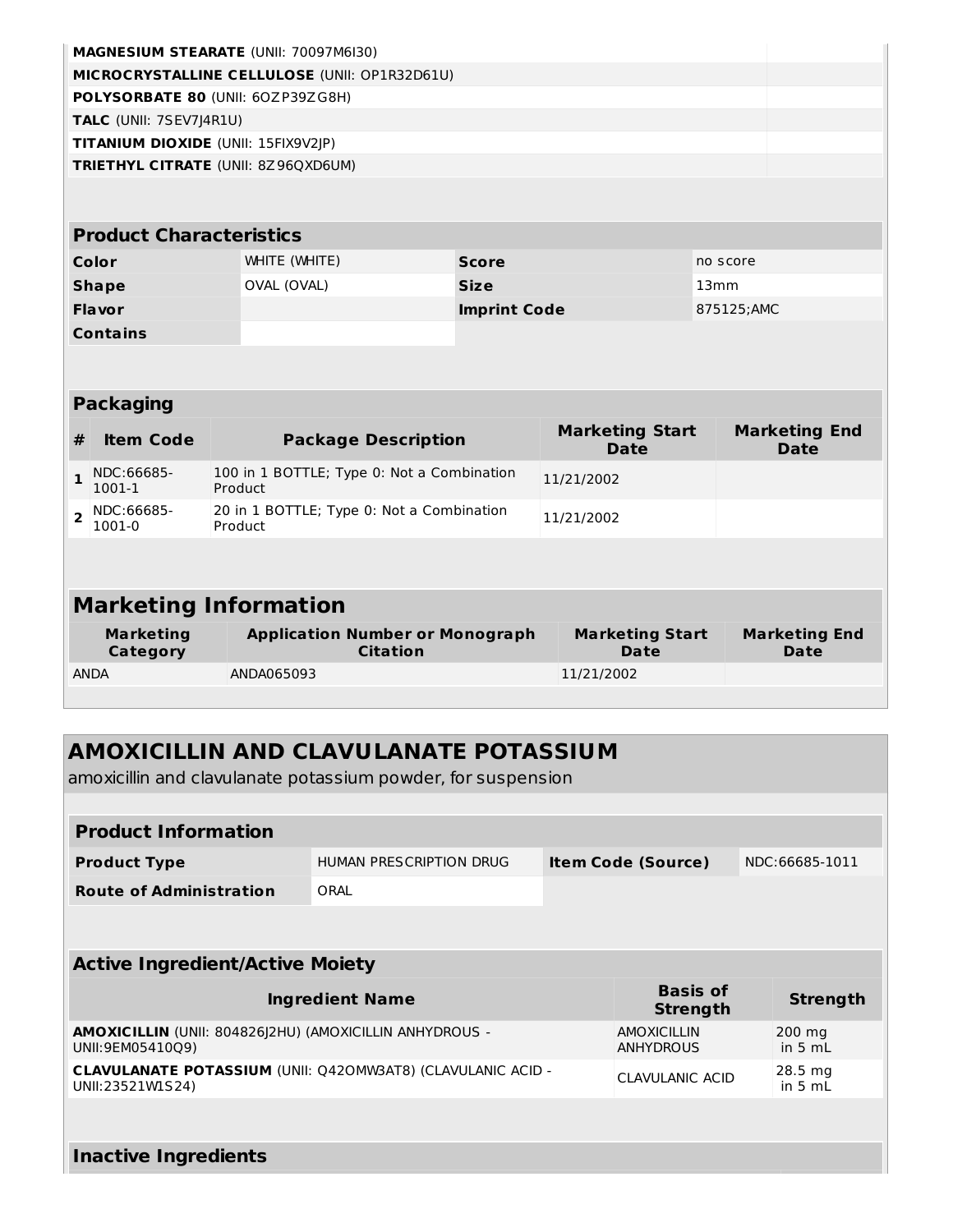| <b>Ingredient Name</b>                                             | <b>Strength</b> |
|--------------------------------------------------------------------|-----------------|
| <b>ANHYDROUS CITRIC ACID (UNII: XF417D3PSL)</b>                    |                 |
| <b>MICROCRYSTALLINE CELLULOSE (UNII: OP1R32D61U)</b>               |                 |
| CARBOXYMETHYLCELLULOSE SODIUM, UNSPECIFIED FORM (UNII: K6790BS311) |                 |
| <b>SACCHARIN SODIUM (UNII: SB8ZUX40TY)</b>                         |                 |
| <b>SILICON DIOXIDE (UNII: ETI7Z6XBU4)</b>                          |                 |
| <b>SODIUM CITRATE, UNSPECIFIED FORM (UNII: 107302 ULR)</b>         |                 |
| <b>XANTHAN GUM (UNII: TTV12P4NEE)</b>                              |                 |
| <b>ORANGE (UNII: 5EVU04N5OU)</b>                                   |                 |
| <b>CARAMEL (UNII: T9D99G2B1R)</b>                                  |                 |
| <b>RASPBERRY (UNII: 4N14V5R27W)</b>                                |                 |

| <b>Product Characteristics</b> |        |                     |  |
|--------------------------------|--------|---------------------|--|
| Color                          |        | <b>Score</b>        |  |
| <b>Shape</b>                   |        | <b>Size</b>         |  |
| <b>Flavor</b>                  | ORANGE | <b>Imprint Code</b> |  |
| <b>Contains</b>                |        |                     |  |

#### **Packaging**

| <b>Item Code</b>     | <b>Package Description</b>                               | <b>Marketing Start</b><br><b>Date</b> | <b>Marketing End</b><br><b>Date</b> |
|----------------------|----------------------------------------------------------|---------------------------------------|-------------------------------------|
| NDC:66685-<br>1011-0 | 50 mL in 1 BOTTLE; Type 0: Not a Combination<br>Product  | 08/13/2004                            |                                     |
| NDC:66685-<br>1011-1 | 75 mL in 1 BOTTLE; Type 0: Not a Combination<br>Product  | 08/13/2004                            |                                     |
| NDC:66685-<br>1011-2 | 100 mL in 1 BOTTLE; Type 0: Not a Combination<br>Product | 08/13/2004                            |                                     |
|                      |                                                          |                                       |                                     |

# **Marketing Information**

| Marketing   | <b>Application Number or Monograph</b> | <b>Marketing Start</b> | <b>Marketing End</b> |
|-------------|----------------------------------------|------------------------|----------------------|
| Category    | <b>Citation</b>                        | Date                   | Date                 |
| <b>ANDA</b> | ANDA065098                             | 08/13/2004             |                      |

## **AMOXICILLIN AND CLAVULANATE POTASSIUM**

amoxicillin and clavulanate potassium powder, for suspension

| <b>Product Information</b>             |                         |  |                                    |                 |  |
|----------------------------------------|-------------------------|--|------------------------------------|-----------------|--|
| <b>Product Type</b>                    | HUMAN PRESCRIPTION DRUG |  | <b>Item Code (Source)</b>          | NDC:66685-1012  |  |
| <b>Route of Administration</b>         | ORAL                    |  |                                    |                 |  |
|                                        |                         |  |                                    |                 |  |
| <b>Active Ingredient/Active Moiety</b> |                         |  |                                    |                 |  |
|                                        | <b>Ingredient Name</b>  |  | <b>Basis of</b><br><b>Strength</b> | <b>Strength</b> |  |